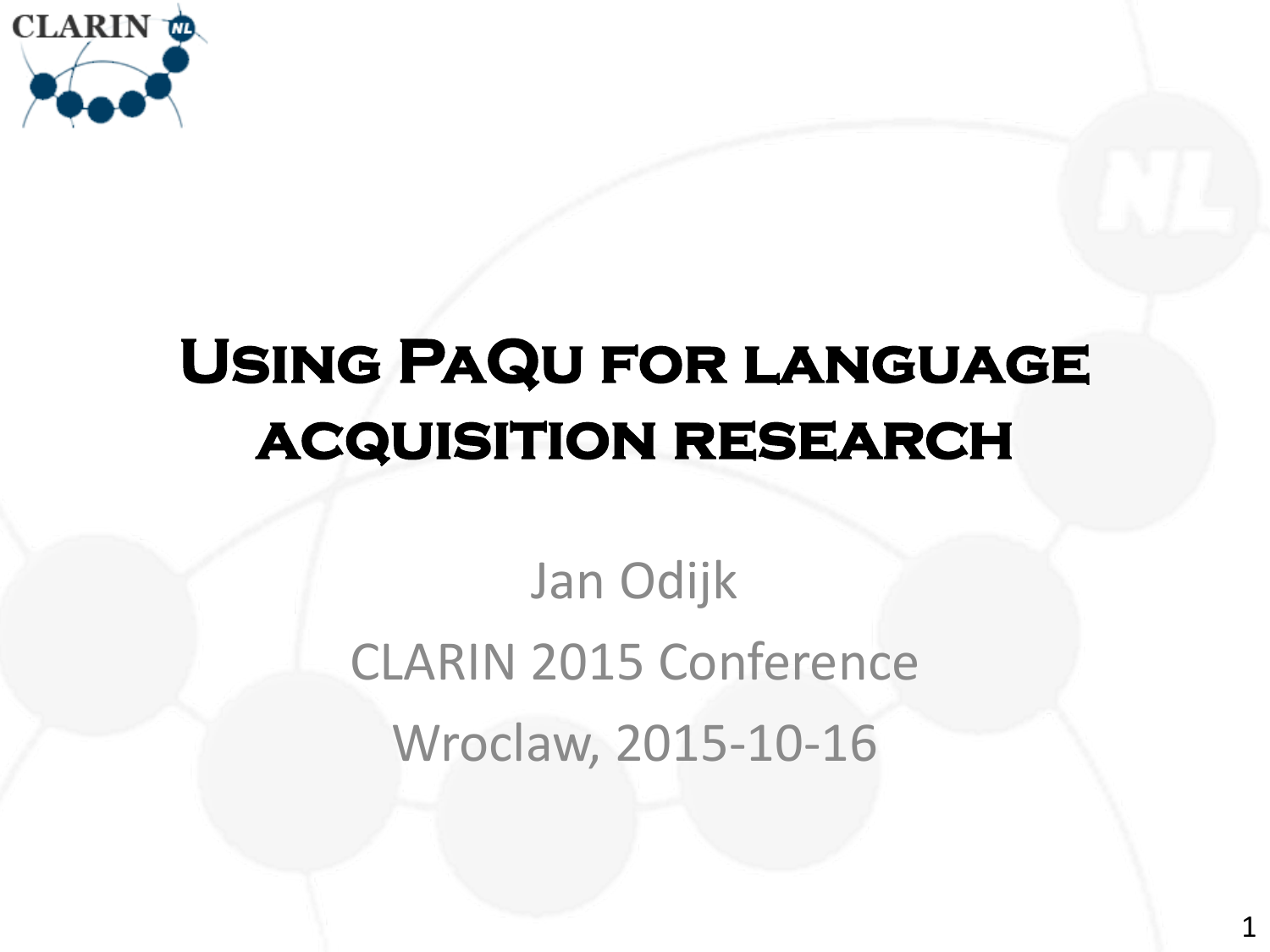

#### **Overview**

- Introduction
- CHILDES Corpora
- PaQu
- Evaluation & Analysis
- Conclusions
- Future Work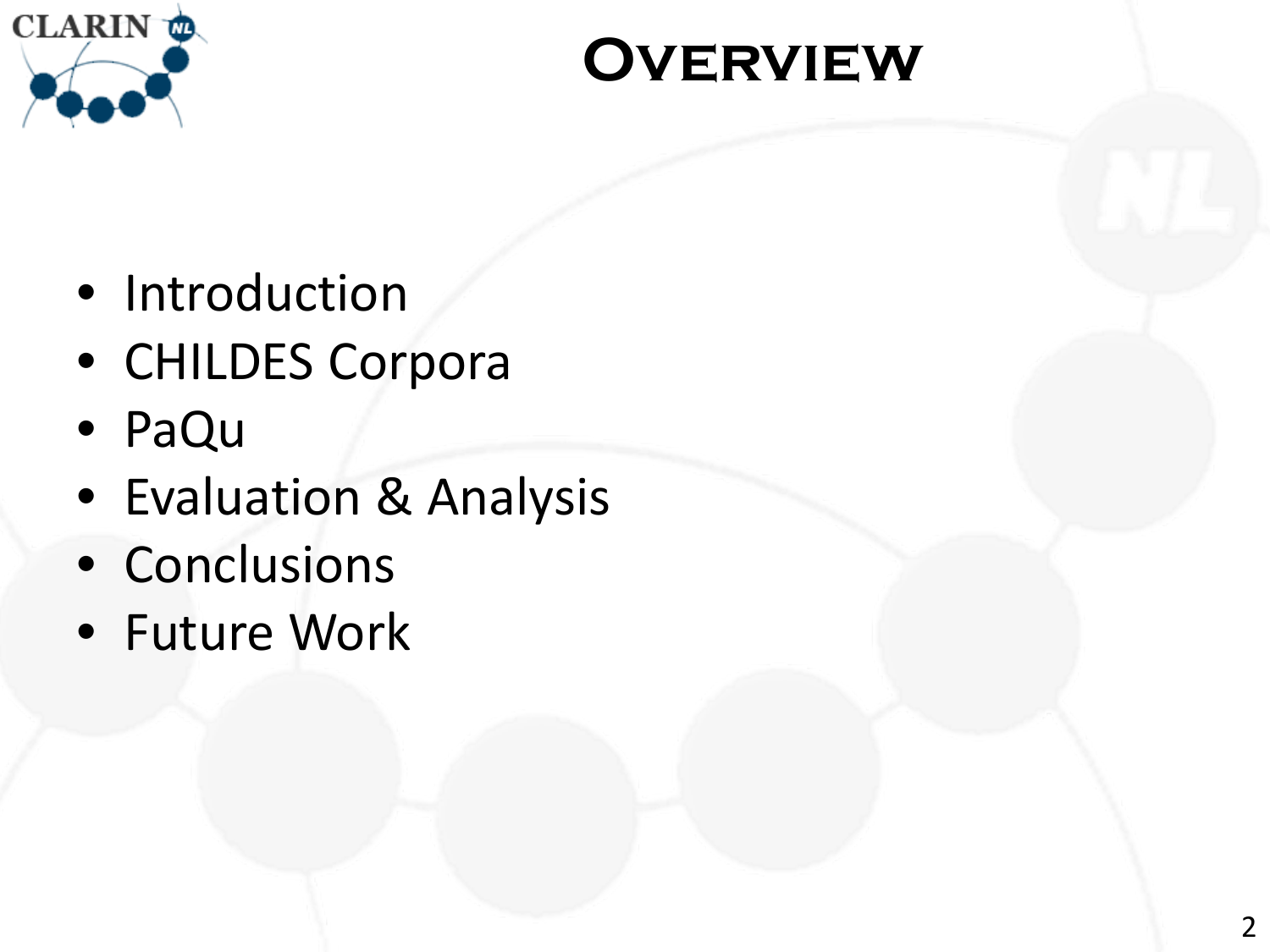

### **Introduction**

| <b>Cat</b>              | <i>init</i>              | modifier           | predicate   | rest |
|-------------------------|--------------------------|--------------------|-------------|------|
| $\mathsf{A}$            | Hij is daar              | Heel / $erg$ /zeer | blij        | mee  |
|                         | gloss He is there        | very               | happy       | with |
| P                       | Hij is daar              | *heel / erg / zeer | in zijn sas | mee  |
|                         | gloss He is there        | very               | happy       | with |
| $\overline{\mathsf{V}}$ | omdat dat mij            | *heel / erg / zeer | verbaast    |      |
|                         | gloss because that<br>me | very               | surprises   |      |

(See [Odijk 2011, 2014] for more data and qualifications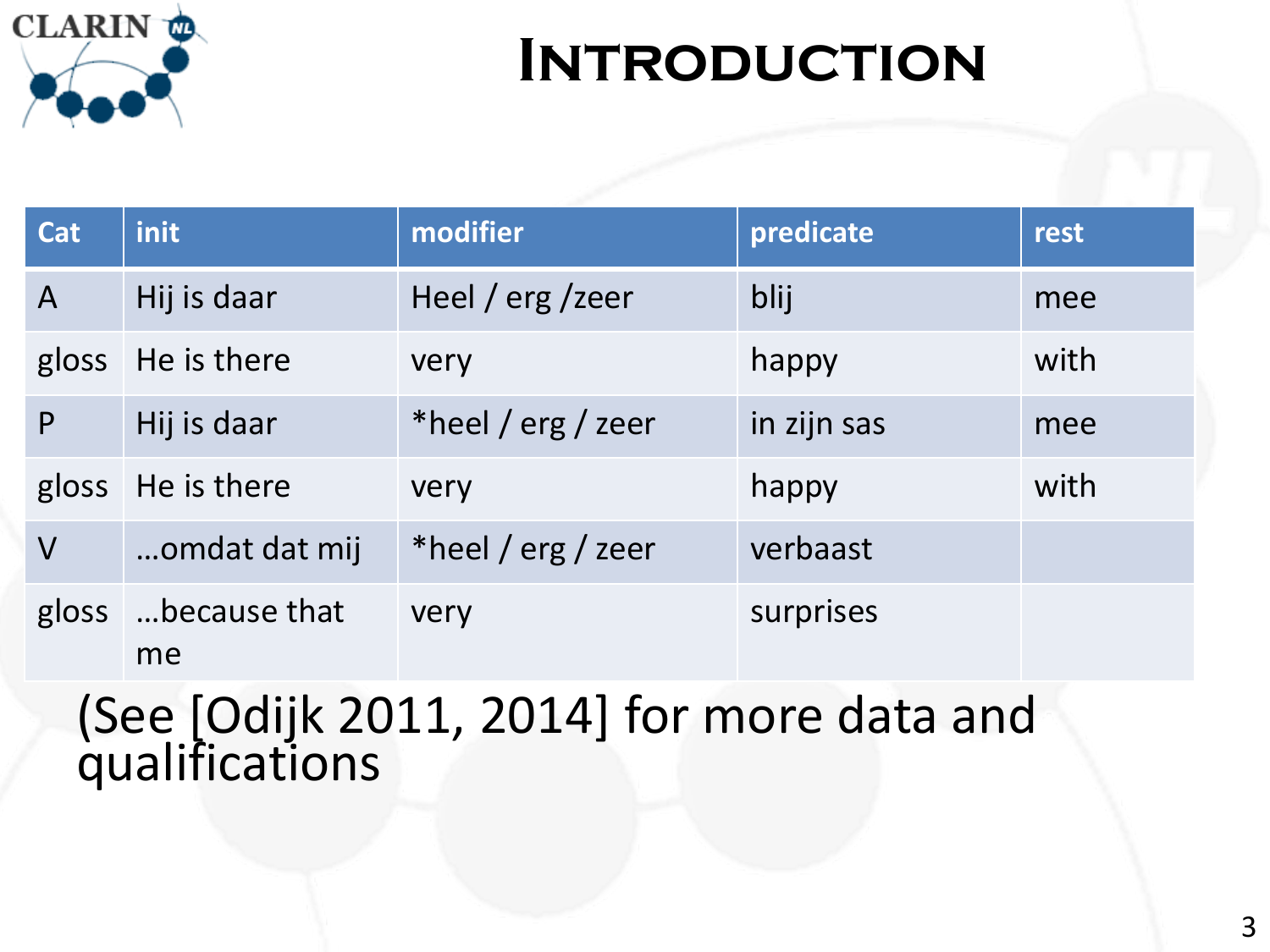

#### **Introduction**

- •Distinction is purely syntactic
- •Cannot be derived from semantic differences
- •[Correlation with other known facts unlikely](#page-24-0)
- •Cannot be derived from general (universal) principles
- $\rightarrow$  must be acquired by L1 learners of Dutch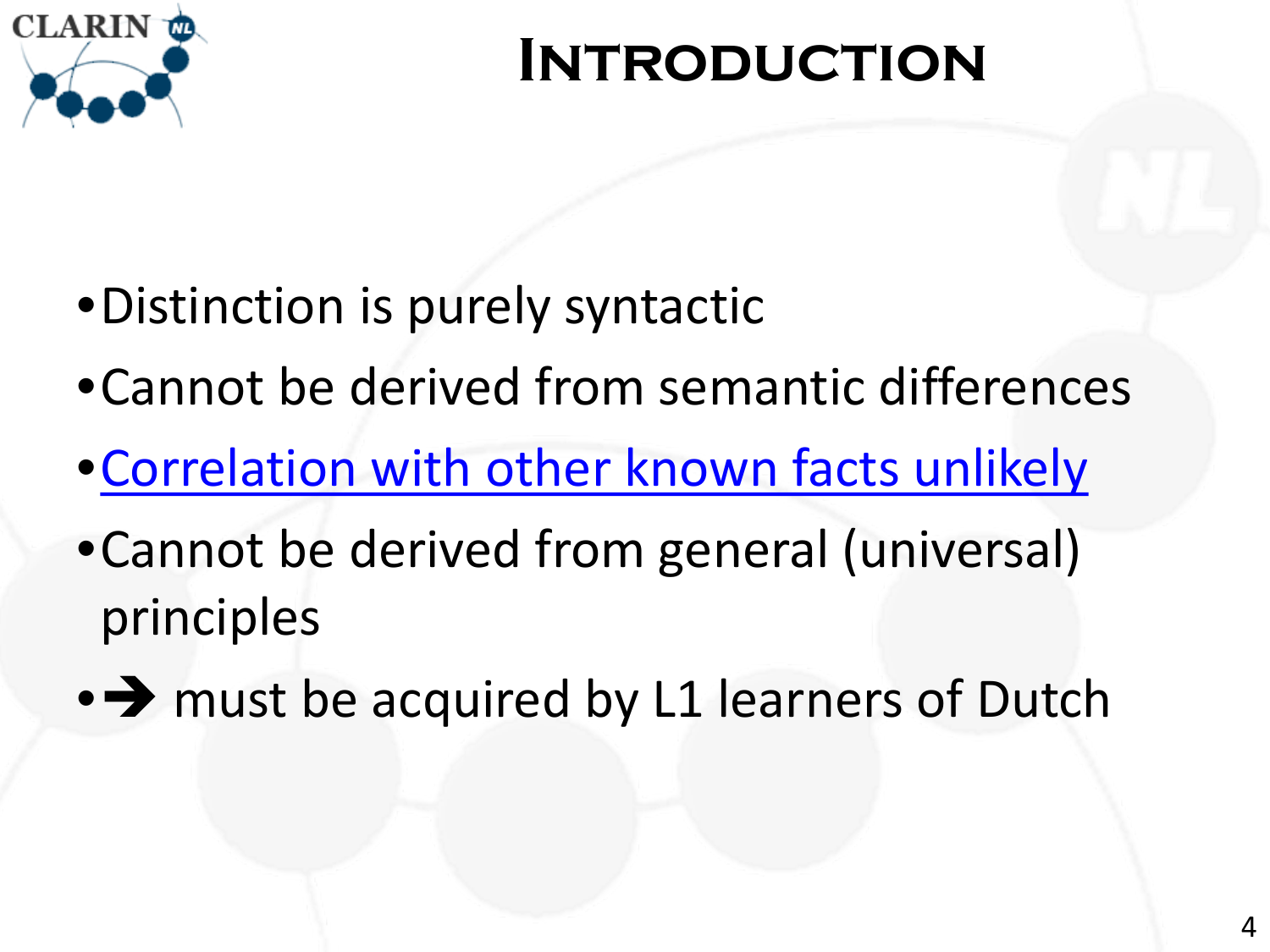

#### **Introduction**

- Minimal pair in acquisition
- Requires acquisition of negative property
	- No evidence in the input
	- No 'correction' or correction ignored
- May provide evidence for/against relevant hypotheses
	- E.g. Indirect Negative Evidence hypothesis
		- Absence of evidence  $\rightarrow$  evidence for absence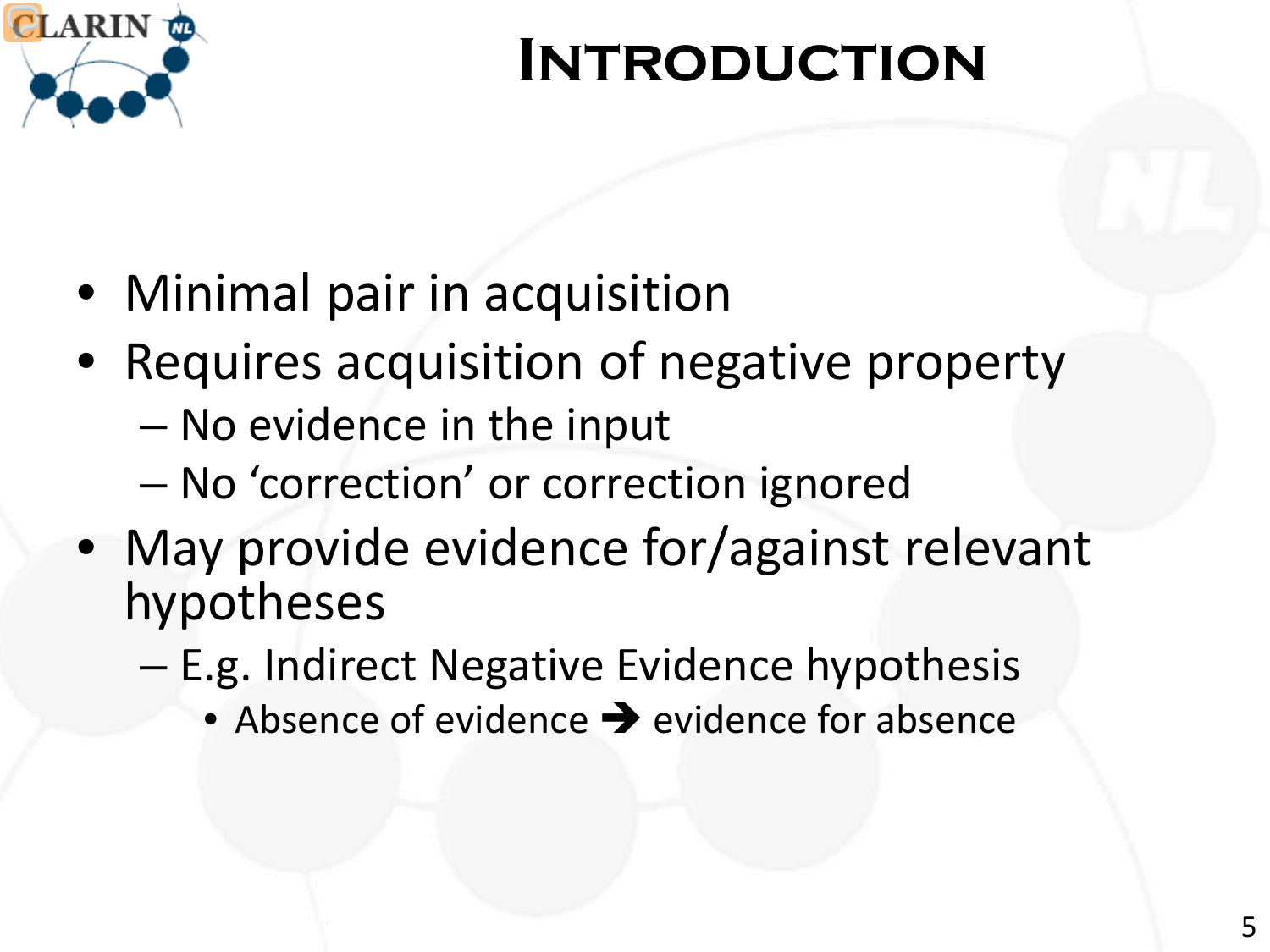<span id="page-5-0"></span>

## **Corpus Analysis**

- Problem: Ambiguity
	- *Heel* [7-fold ambiguous](#page-25-0)
	- *Erg* [4-fold ambiguous](#page-26-0)
	- *Zeer* [3-fold ambiguous](#page-27-0)
- (as any decent natural language word)
- For our purposes:
	- Morpho-syntactic and syntactic properties resolve the ambuigities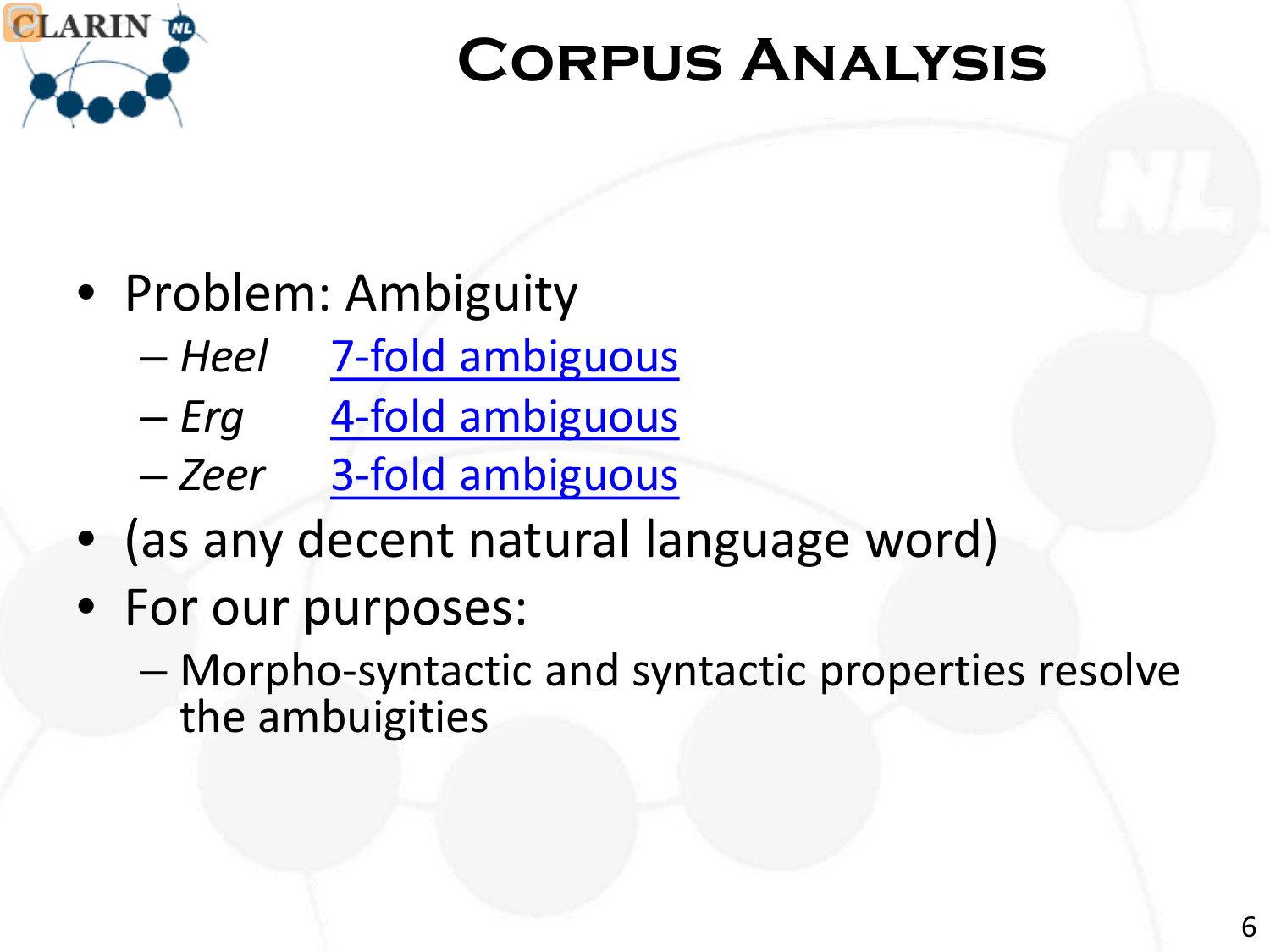

## **Corpus Analysis**

#### • [[Odijk 2014](http://www.clarin.nl/sites/default/files/Uilendag%20Odijk%20CLARIN-NL%202014-03-27.pptx)]

- Automatic Corpus analysis: [GrETEL,](http://portal.clarin.nl/node/1967) [OpenSONAR](http://portal.clarin.nl/node/4195), [COAVA](http://portal.clarin.nl/node/1928), [LWRS,](http://dev.clarin.nl/node/1966) [CMD](http://chn.inl.nl/)
- These apply to specific corpora only
- **Manual** Corpus analysis of [CHILDES Van Kampen Corpus](https://vlo.clarin.eu/search?q=CHILDES+Van+Kampen)
- How can I apply these applications to my own corpus?
- $\rightarrow$  request for PaQu (extends [LWRS](http://dev.clarin.nl/node/1966)), AutoSearch (extends [CMD\)](http://chn.inl.nl/), …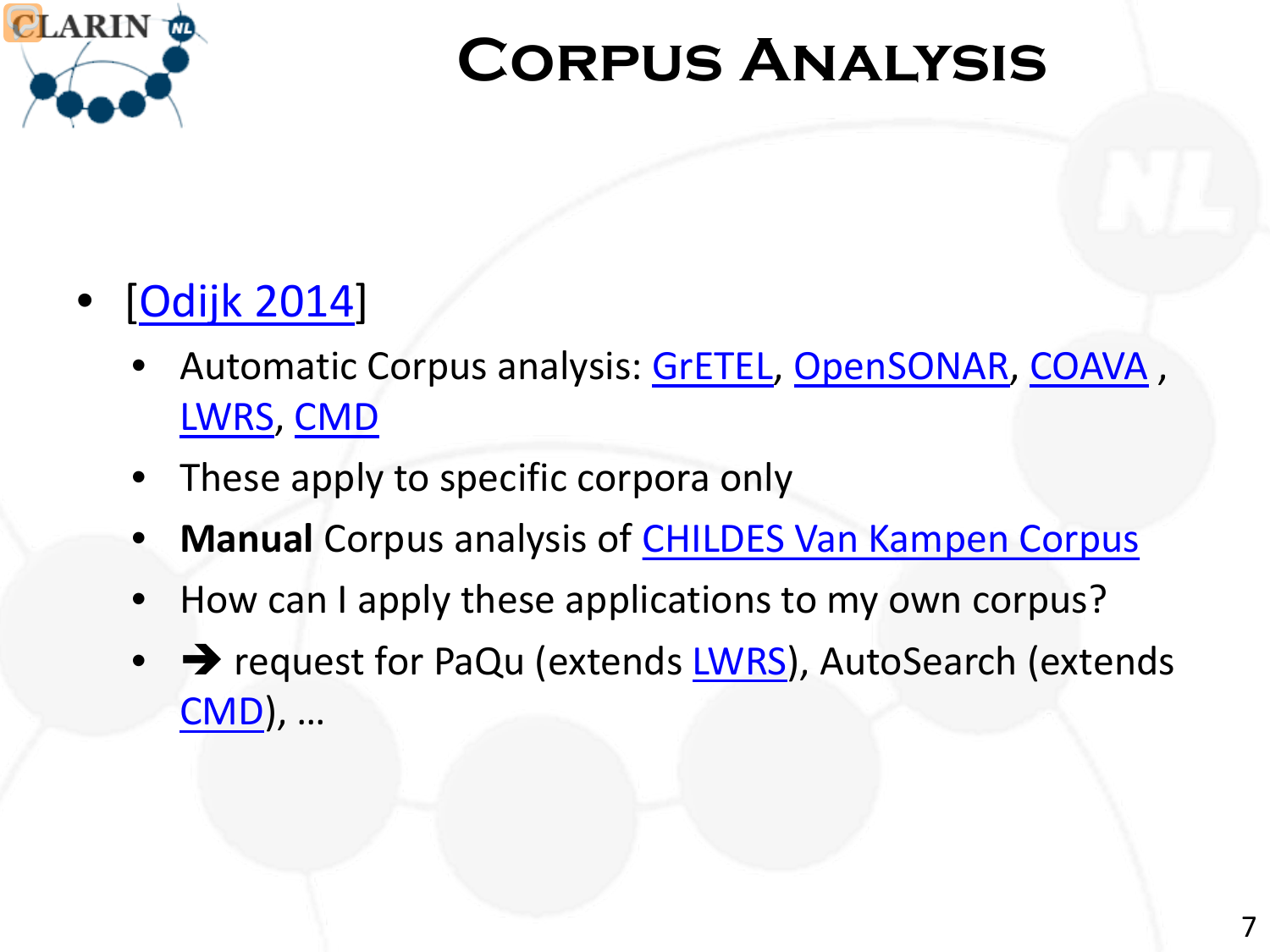

### **PaQu**

- PaQu= Parse and Query:<https://dev.clarin.nl/node/4182>
- Web application made by Groningen University
	- Upload corpus
		- Plain text or in Alpino format
	- Plain Text is automatically parsed by Alpino
	- Resulting treebank can be searched and analyzed
- Search
	- Word relations interface and XPATH Queries
- Analysis
	- User-definable statistics on search results (and metadata)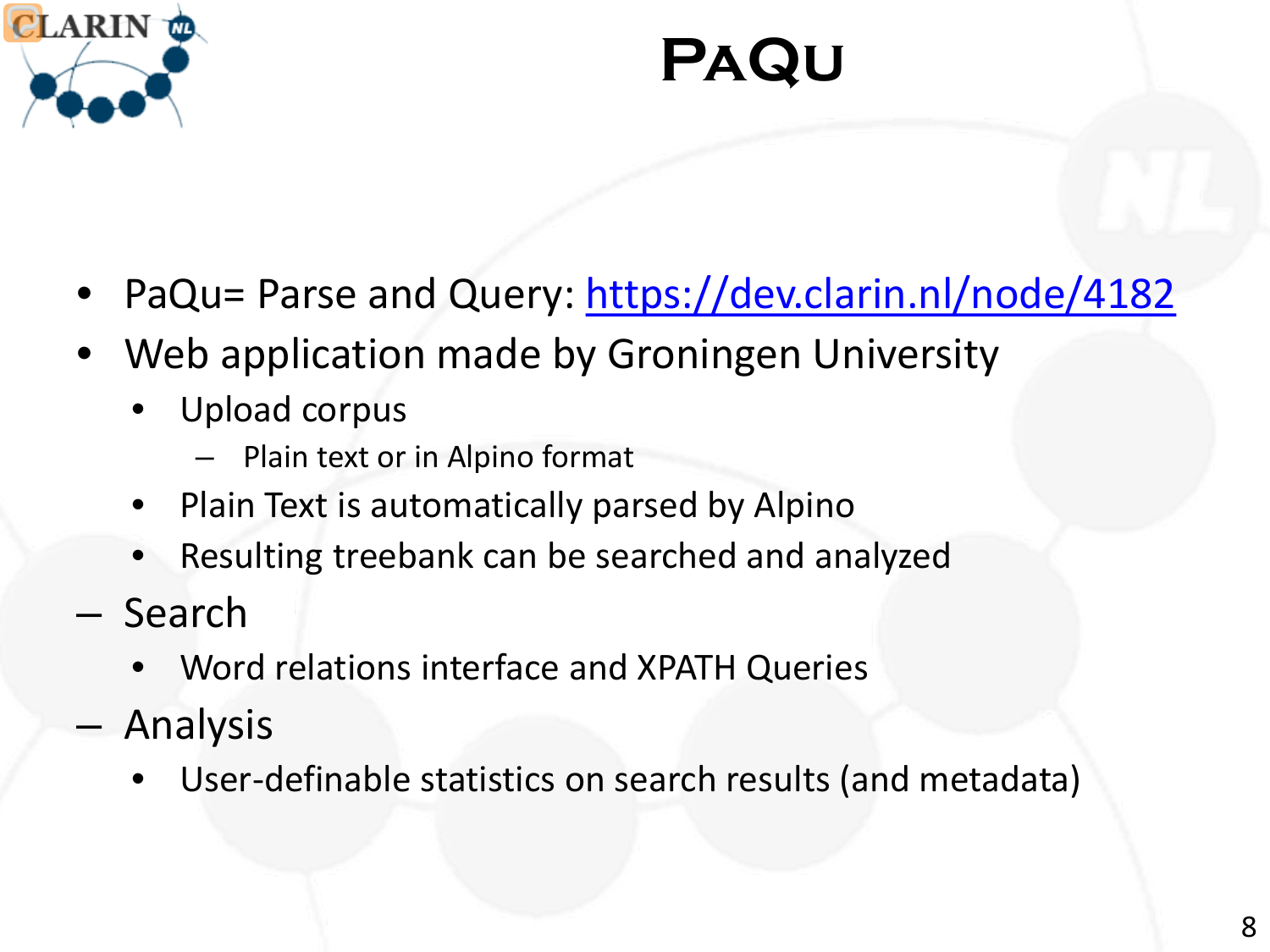

#### **Experiments**

- Take the Dutch CHILDES corpora
- Select all utterances containing *heel*, *erg* or *zeer*
- Clean the utterances, e.g.
	- ja , maar **<we be> [//]** we bewaren **(he)**t ook
	- ja , maar we bewaren het ook
- Upload it into PaQu
- Gather statistics and draw conclusions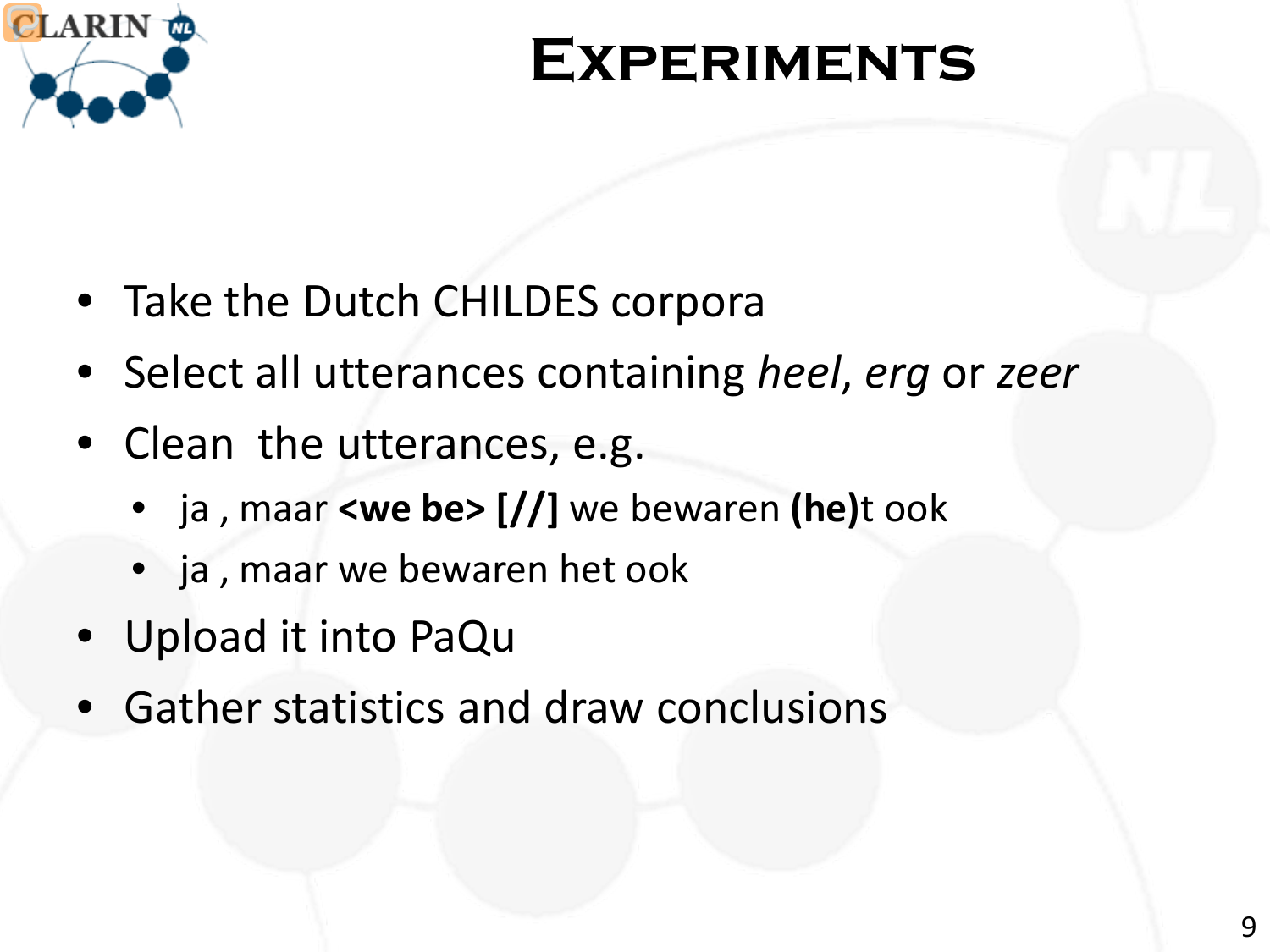

## **Experiment 1**

- Adult utterances of Van Kampen Corpus
- Manual annotation used as gold standard (Acc)
- Alpino makes finer distinctions: I mapped these
- Annotation errors in the gold standard: revised gold standard (Rev Acc)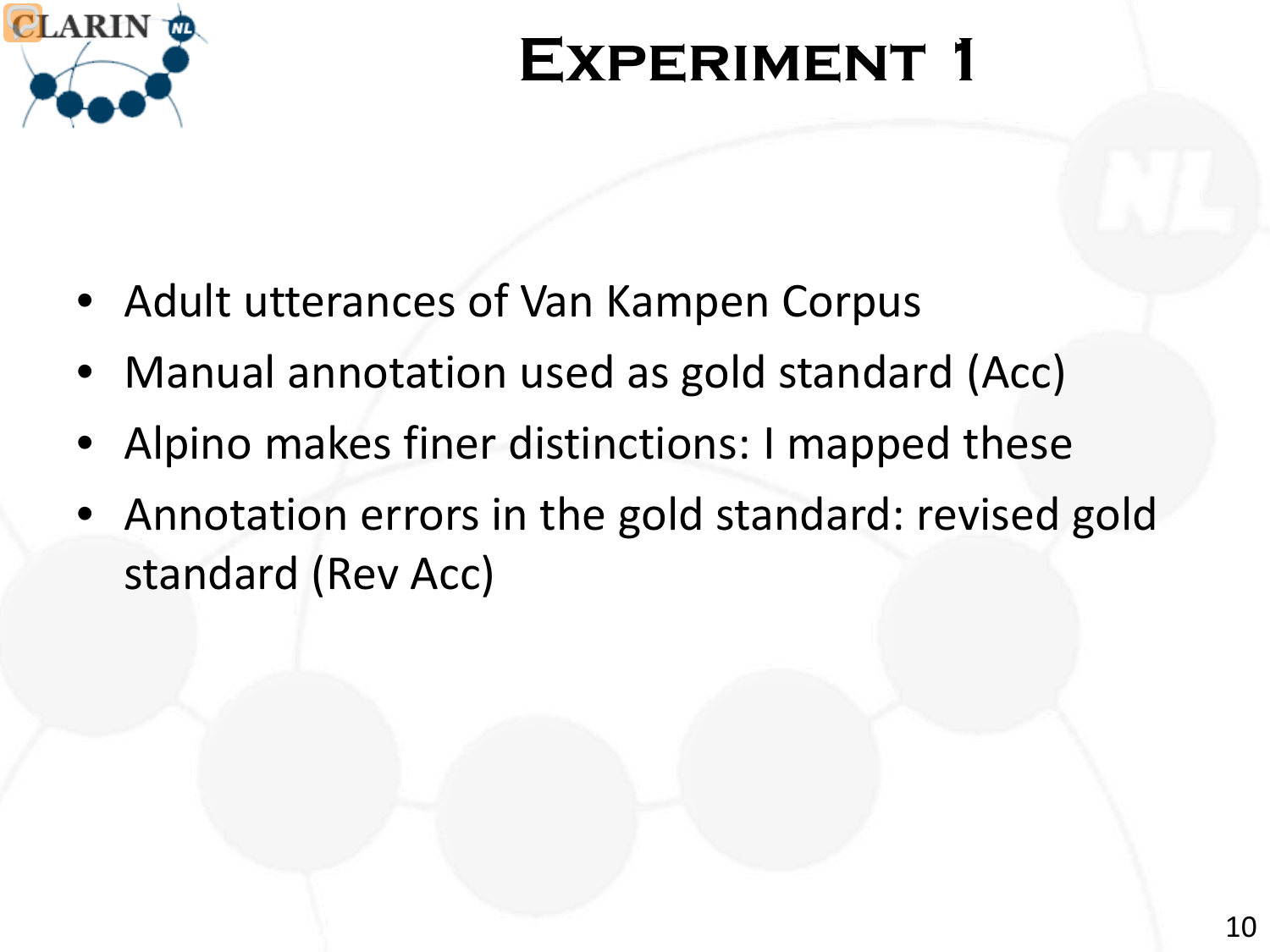

## EXPERIMENT 1: RESULTS

#### • Accuracy

| word | <b>Acc</b> | <b>Rev Acc</b> |
|------|------------|----------------|
| heel | 0.94       | 0.95           |
| erg  | 0.88       | 0.91           |
| zeer | 0.21       | 0.21           |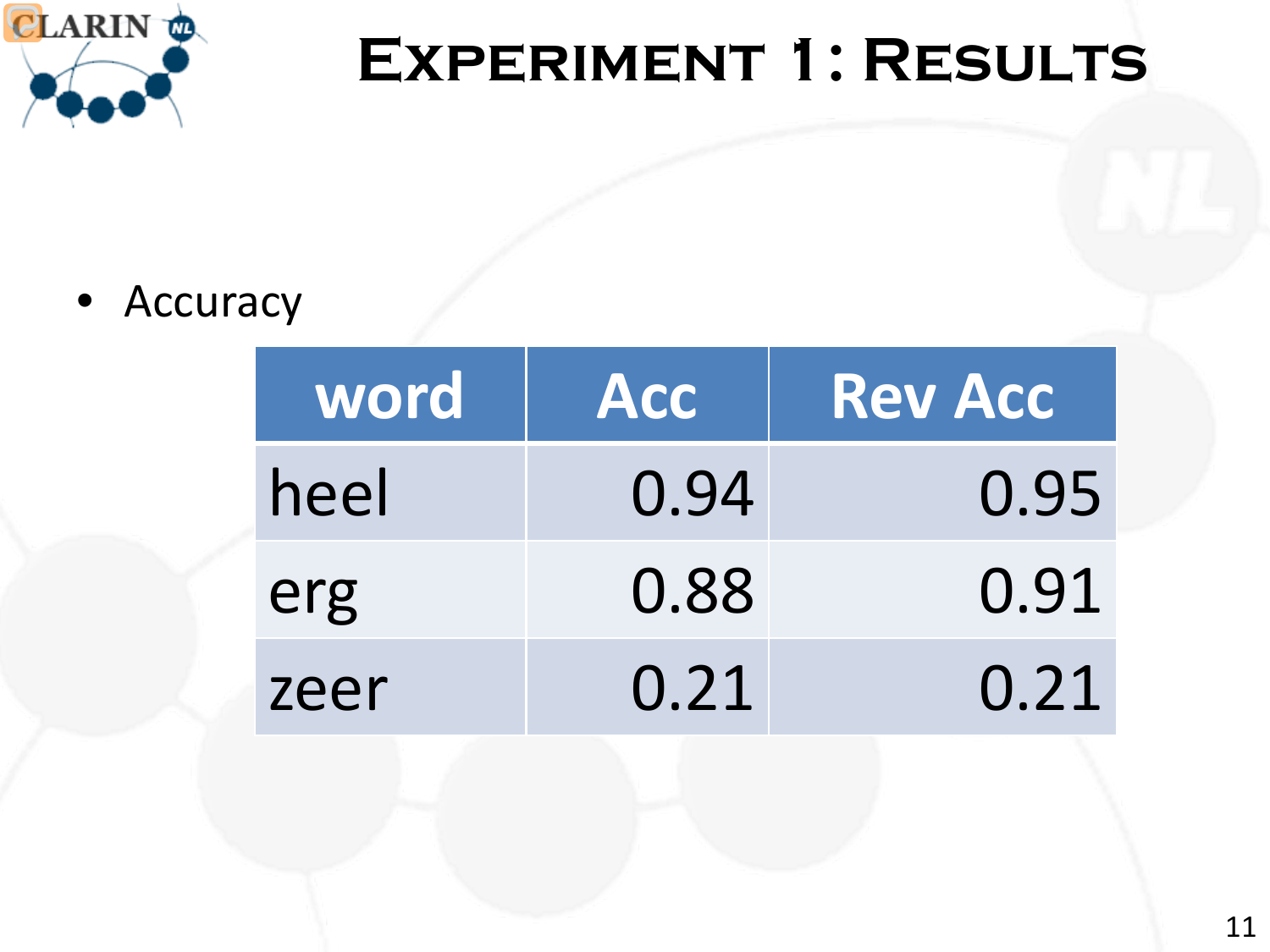

- Good for *heel, erg*
- Bad for *zeer,* but:
	- Completely due to *zeer doen* (lit. pain(ful) do, 'to hurt')
	- Can be identified very easily in PaQu
- Generalisability: Limited
	- It concerns (cleaned) adult speech
	- It concerns relatively short sentences, explicitly separated
	- It mostly concerns a very local grammatical relation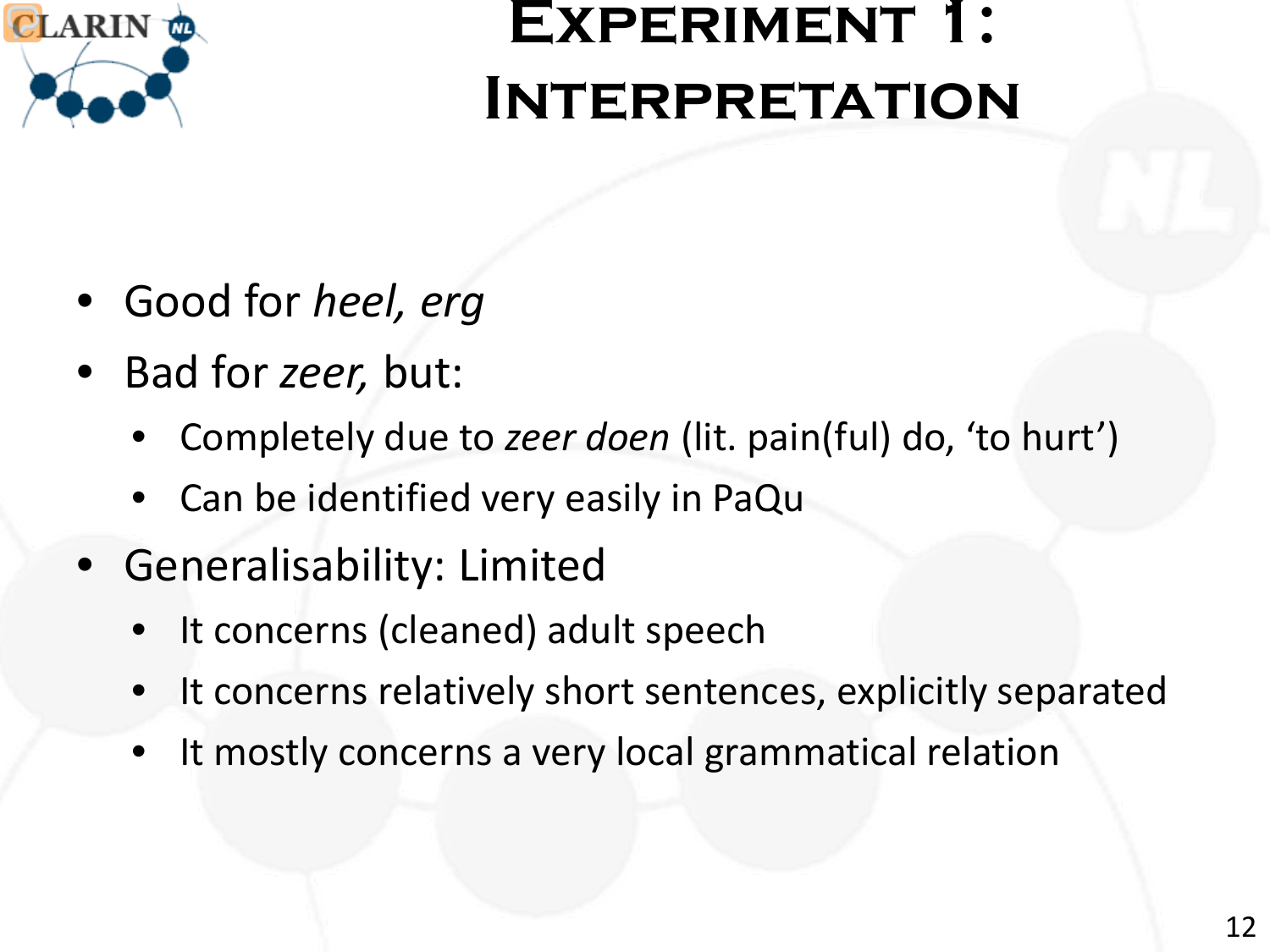

#### **Experiment 2:**

• All adults' utterances:

| <b>Results</b> |     |    |                |                |      |          | $\boxed{\sf mod\ A\lceil\sf mod\ N\rceil\sf Mod\ V\rceil}$ $\mod$ <code>P <math>\boxed{\sf predc\lceil\sf other\rceil\; under\lceil\!\!\!\lceil}</math> Total</code> $\boxed{\phantom{\bullet}}$ |     |
|----------------|-----|----|----------------|----------------|------|----------|--------------------------------------------------------------------------------------------------------------------------------------------------------------------------------------------------|-----|
|                |     |    |                |                |      |          |                                                                                                                                                                                                  |     |
| heel           | 886 | 46 | $\overline{2}$ |                | 2 14 | <b>O</b> |                                                                                                                                                                                                  | 952 |
|                |     |    |                |                |      |          |                                                                                                                                                                                                  |     |
| erg            | 347 | 27 | 109            | $\overline{0}$ | 187  | 5        | O                                                                                                                                                                                                | 675 |
|                |     |    |                |                |      |          |                                                                                                                                                                                                  |     |
| zeer           |     |    | 83             | $\Omega$       | 19   | 21       |                                                                                                                                                                                                  | 138 |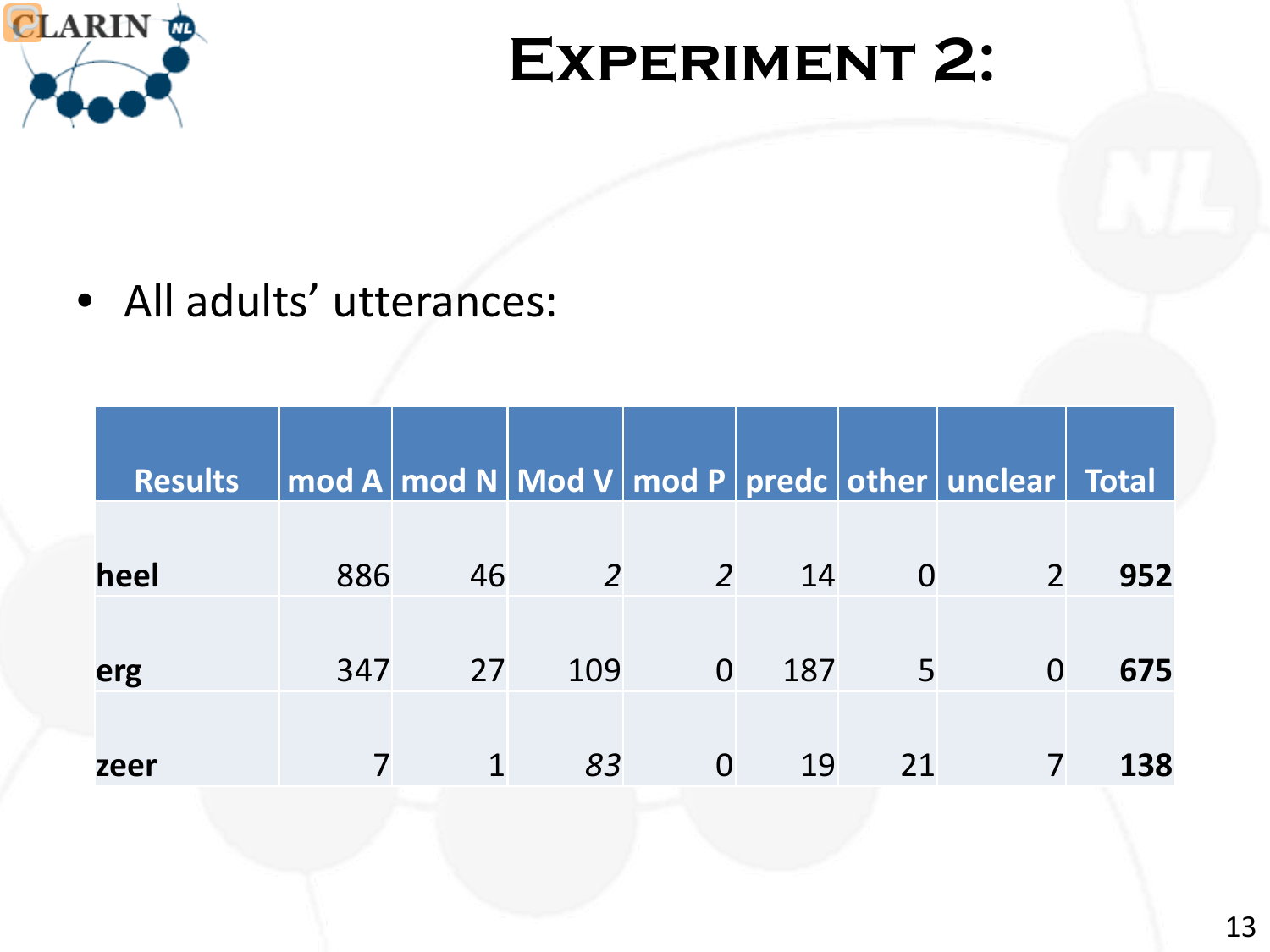

• *Heel* most frequent (almost 54%)

| <b>Results</b> |     |    |     |                |     |    | $\mid$ mod A $\mid$ mod N $\mid$ Mod V $\mid$ mod P $\mid$ predc $\mid$ other $\mid$ unclear $\mid$ | Total |  |
|----------------|-----|----|-----|----------------|-----|----|-----------------------------------------------------------------------------------------------------|-------|--|
|                |     |    |     |                |     |    |                                                                                                     |       |  |
| heel           | 886 | 46 | 2   | $\overline{2}$ | 14  |    |                                                                                                     | 952   |  |
|                |     |    |     |                |     |    |                                                                                                     |       |  |
| erg            | 347 | 27 | 109 |                | 187 | 5  | $\Omega$                                                                                            | 675   |  |
|                |     |    |     |                |     |    |                                                                                                     |       |  |
| zeer           |     |    | 83  |                | 19  | 21 |                                                                                                     | 138   |  |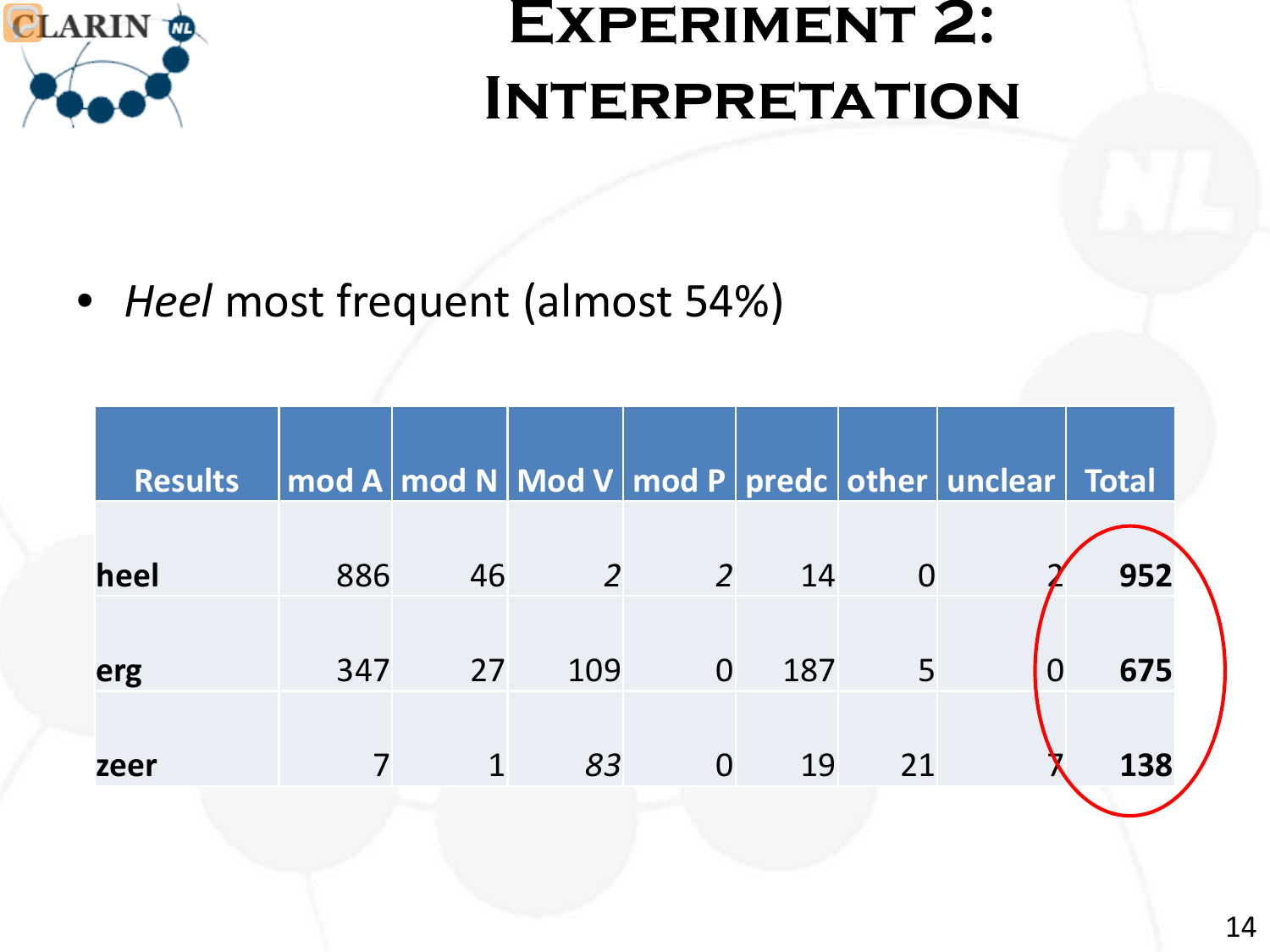

• *Heel* as mod A overwhelming: > 93%

| <b>Results</b> |     |    |     |                |     |                | mod A   mod N   Mod V   mod P   predc   other   unclear | Total |  |
|----------------|-----|----|-----|----------------|-----|----------------|---------------------------------------------------------|-------|--|
|                |     |    |     |                |     |                |                                                         |       |  |
| heel           | 886 | 46 | 2   | $\overline{2}$ | 14  | $\overline{0}$ | $\overline{2}$                                          | 952   |  |
| erg            | 347 | 27 | 109 | $\overline{0}$ | 187 | 5              | 0                                                       | 675   |  |
| zeer           |     |    | 83  | $\overline{0}$ | 19  | 21             |                                                         | 138   |  |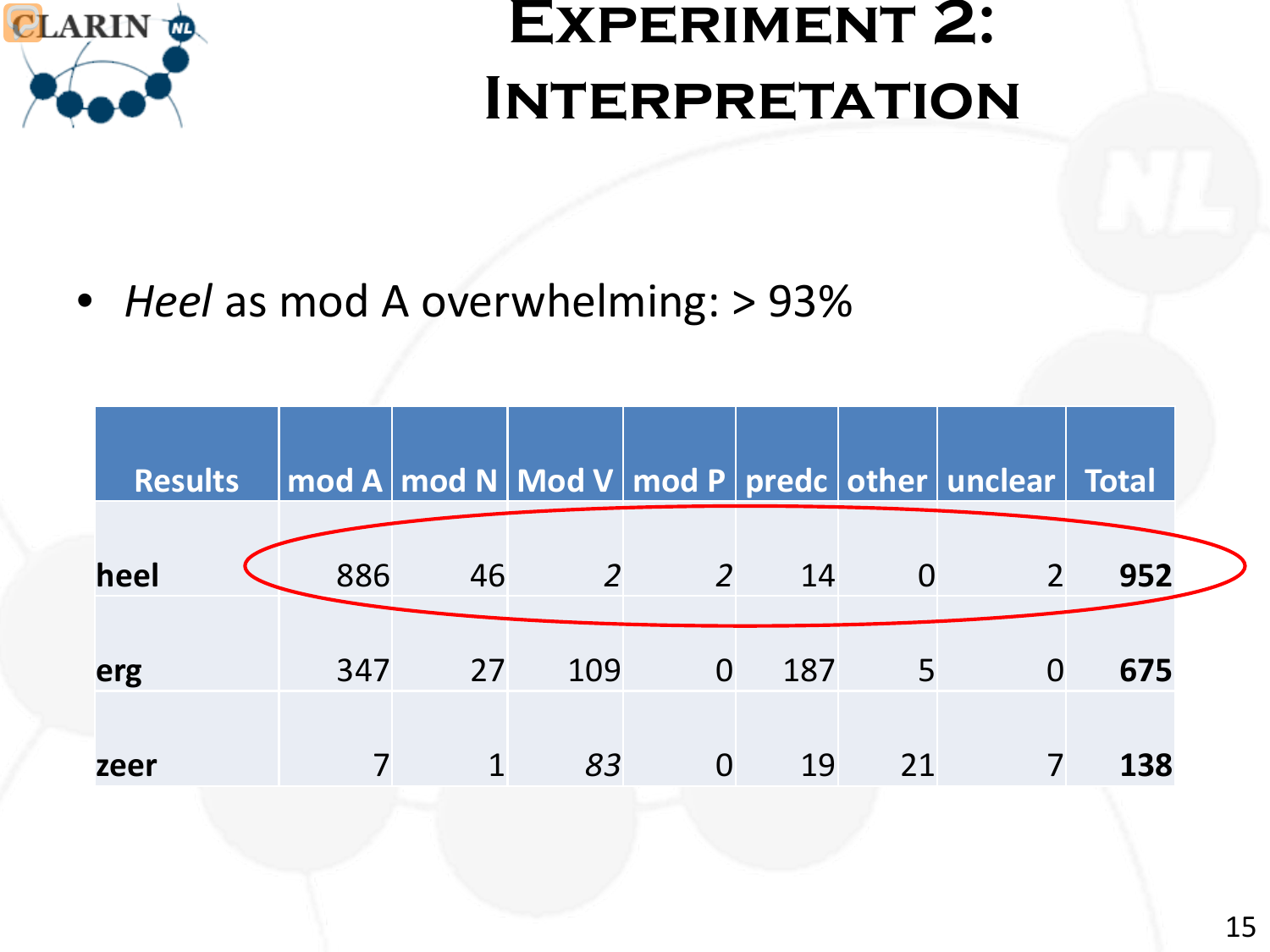

• *Heel* as mod V, mod P wrong analysis

| <b>Results</b> |     |    |               |                |     |    | $\mid$ mod A $\mid$ mod N $\mid$ Mod V $\mid$ mod P $\mid$ predc $\mid$ other $\mid$ unclear $\mid$ Total |     |  |
|----------------|-----|----|---------------|----------------|-----|----|-----------------------------------------------------------------------------------------------------------|-----|--|
| heel           | 886 |    | 46 22 22 14 0 |                |     |    |                                                                                                           | 952 |  |
| erg            | 347 | 27 | 109           | $\overline{0}$ | 187 | 5  |                                                                                                           | 675 |  |
| zeer           |     |    | 83            | $\overline{0}$ | 19  | 21 |                                                                                                           | 138 |  |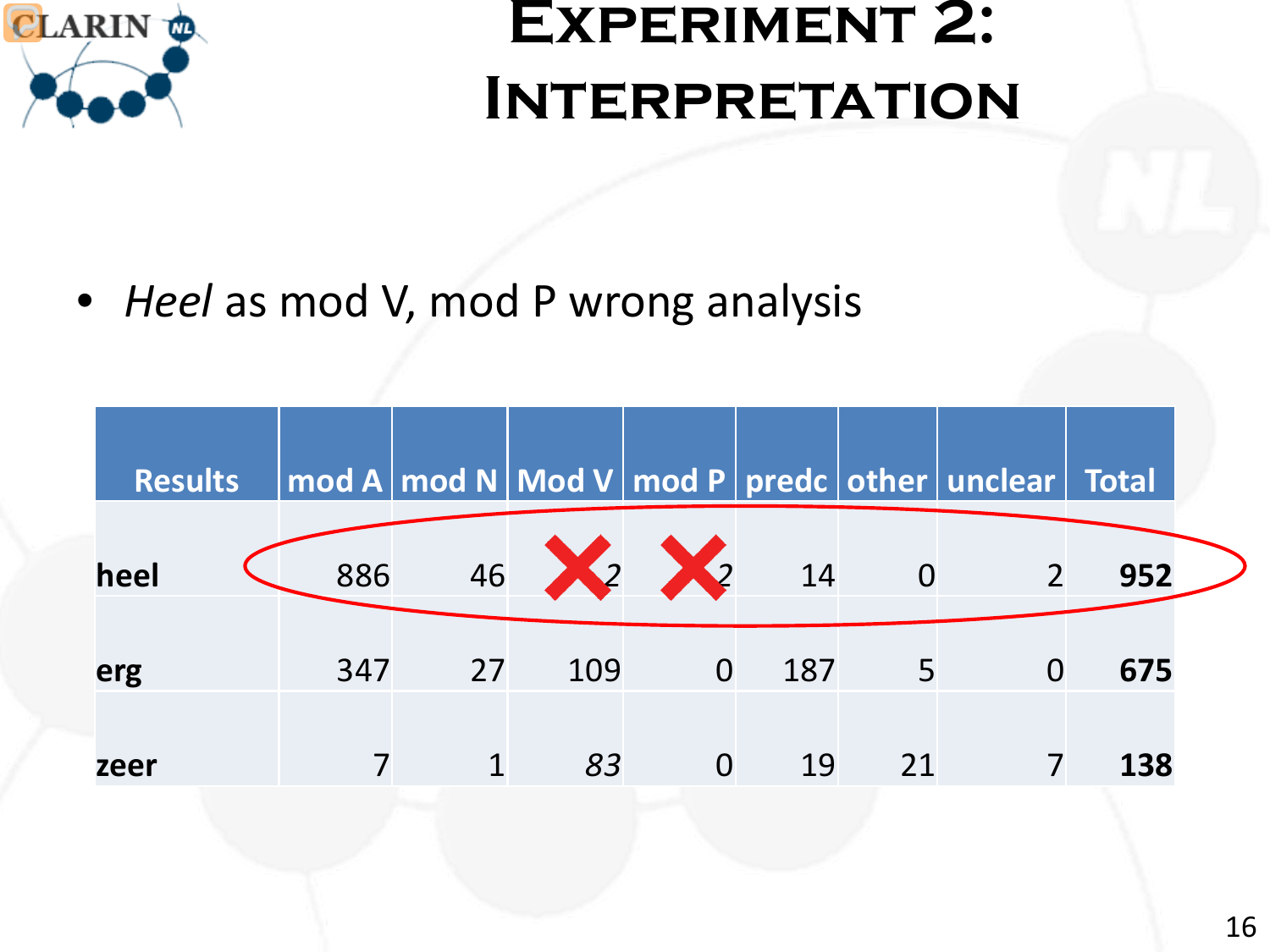

• Mod A and mod V more balanced for *erg*

| <b>Results</b> |     |    |            |                |      |                | $\boxed{\mod A\vert \mathbf{mod}\ \mathsf{N}\vert\mathsf{Mod}\ \mathsf{V}\vert \mathsf{mod}\ \mathsf{P}\vert}$ predc $\boxed{\mathsf{other}\vert \mathsf{unclear}\vert\ \mathsf{Total}\ \vert}$ |     |
|----------------|-----|----|------------|----------------|------|----------------|-------------------------------------------------------------------------------------------------------------------------------------------------------------------------------------------------|-----|
|                |     |    |            |                |      |                |                                                                                                                                                                                                 |     |
| heel           | 886 | 46 | $\sqrt{2}$ | $\overline{2}$ | 14   | $\overline{0}$ |                                                                                                                                                                                                 | 952 |
|                |     |    |            |                |      |                |                                                                                                                                                                                                 |     |
| erg            | 347 | 27 | 109        | $\overline{0}$ | 187  | $-5$           |                                                                                                                                                                                                 | 675 |
|                |     |    |            |                |      |                |                                                                                                                                                                                                 |     |
| zeer           |     |    | 83         | $\Omega$       | - 19 | 21             |                                                                                                                                                                                                 | 138 |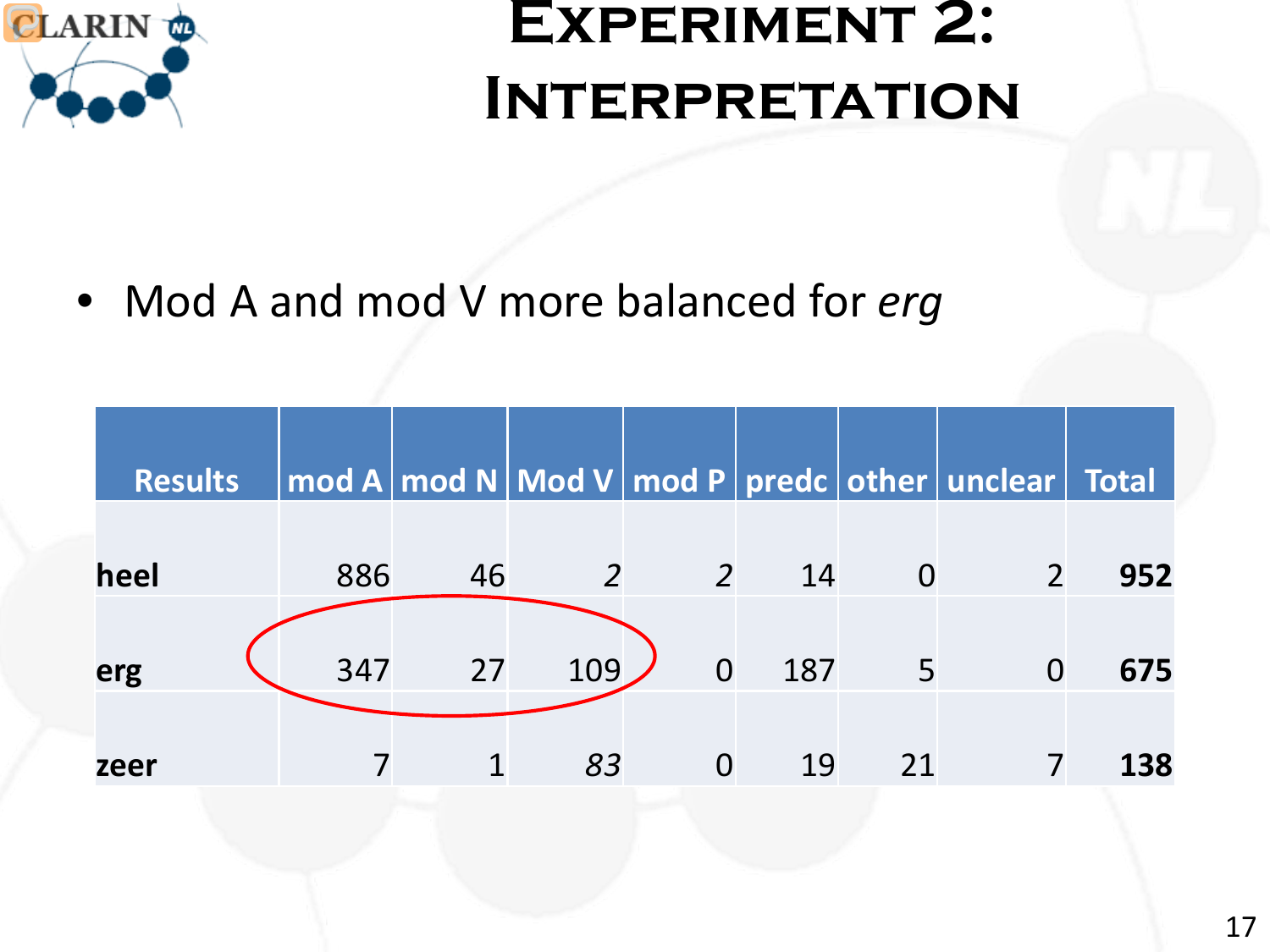

- Evidence for *zeer* mostly lacking
- Cases of Mod V are mostly wrong analyses

| <b>Total</b> |
|--------------|
|              |
| 952          |
|              |
| 675          |
|              |
| 138          |
|              |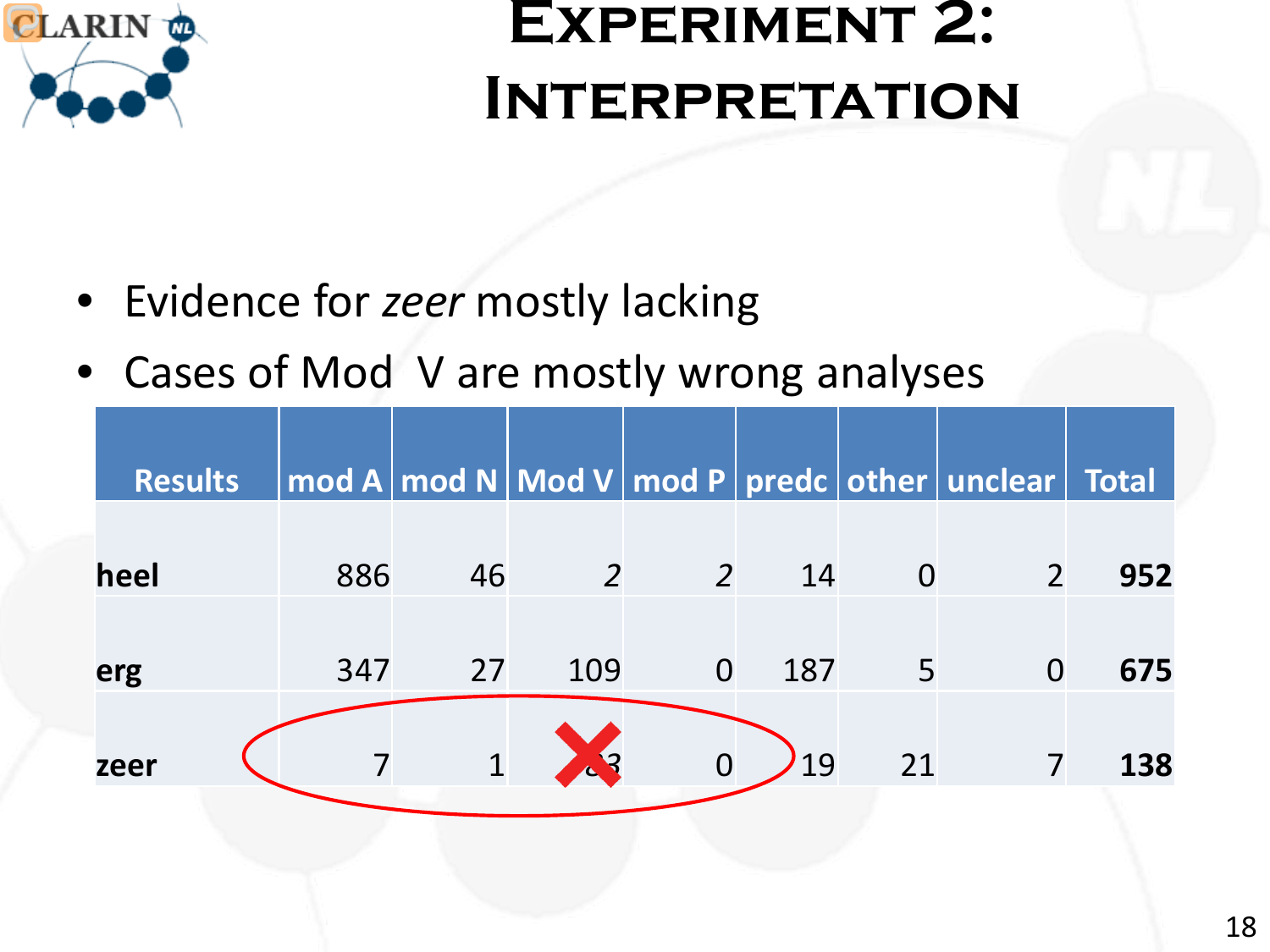

- Evidence for Mod P mostly lacking
- Some evidence for *erg, zeer* (4 occurrences)

| <b>Results</b> |     |    |                |                |     |                | $\mid$ mod A $\mid$ mod N $\mid$ Mod V $\mid$ mod P $\mid$ predc $\mid$ other $\mid$ unclear $\mid$ Total |     |
|----------------|-----|----|----------------|----------------|-----|----------------|-----------------------------------------------------------------------------------------------------------|-----|
|                |     |    |                |                |     |                |                                                                                                           |     |
| heel           | 886 | 46 | $\overline{2}$ | $\mathcal{D}$  | 14  | $\overline{O}$ | $\overline{2}$                                                                                            | 952 |
|                |     |    |                |                |     |                |                                                                                                           |     |
| erg            | 347 | 27 | 109            | $\overline{0}$ | 187 | 5              |                                                                                                           | 675 |
|                |     |    |                |                |     |                |                                                                                                           |     |
| zeer           |     |    | 83             | $\overline{0}$ | 19  | 21             |                                                                                                           | 138 |
|                |     |    |                |                |     |                |                                                                                                           |     |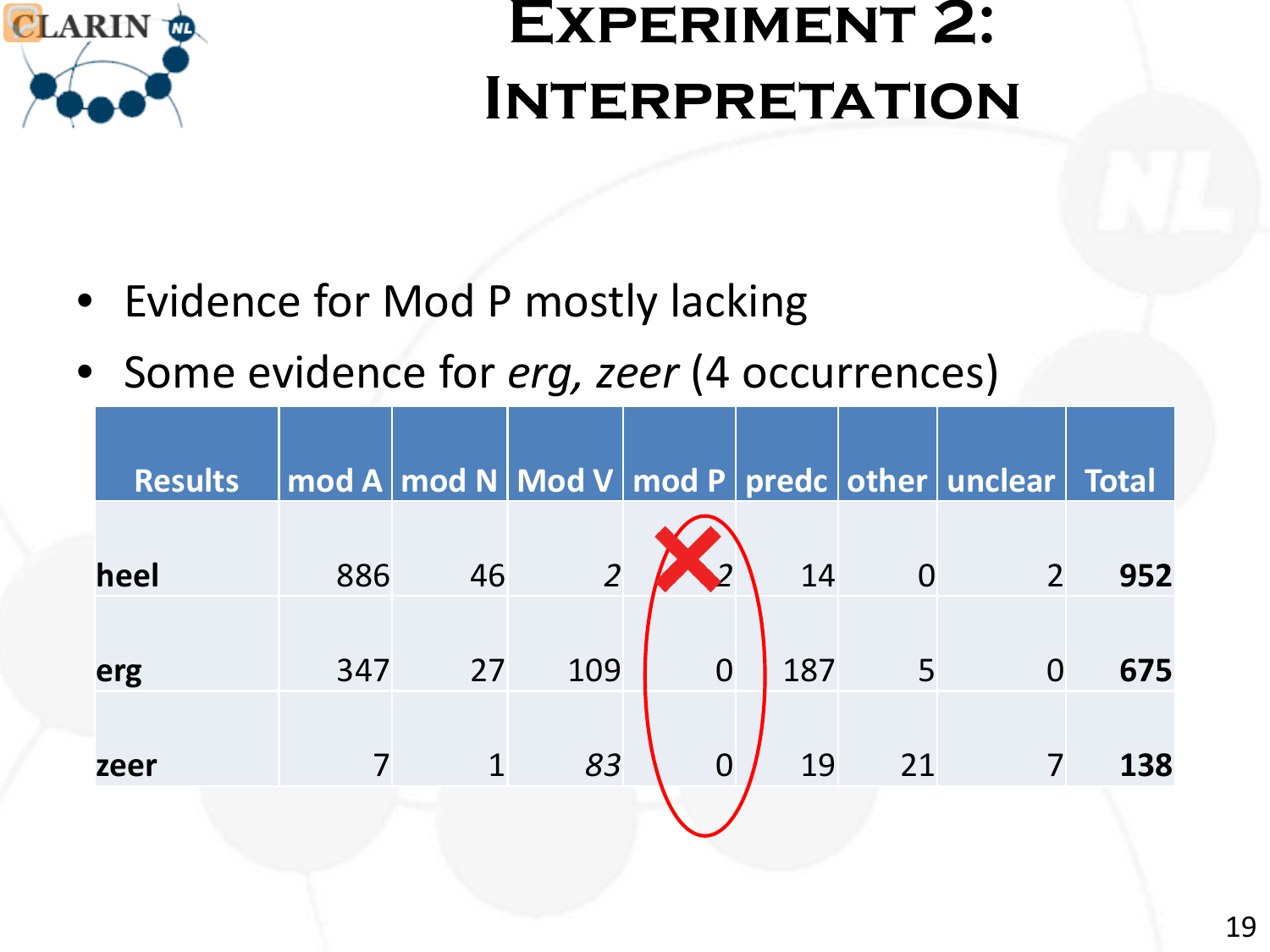

#### **EXPERIMENT 3:**

- Van Kampen Children's speech: Accuracy
- Similar to the Adults' speech but slightly lower

| <b>Word</b> | Acc  |
|-------------|------|
| heel        | 0.90 |
| erg         | 0.73 |
| zeer        | 0.17 |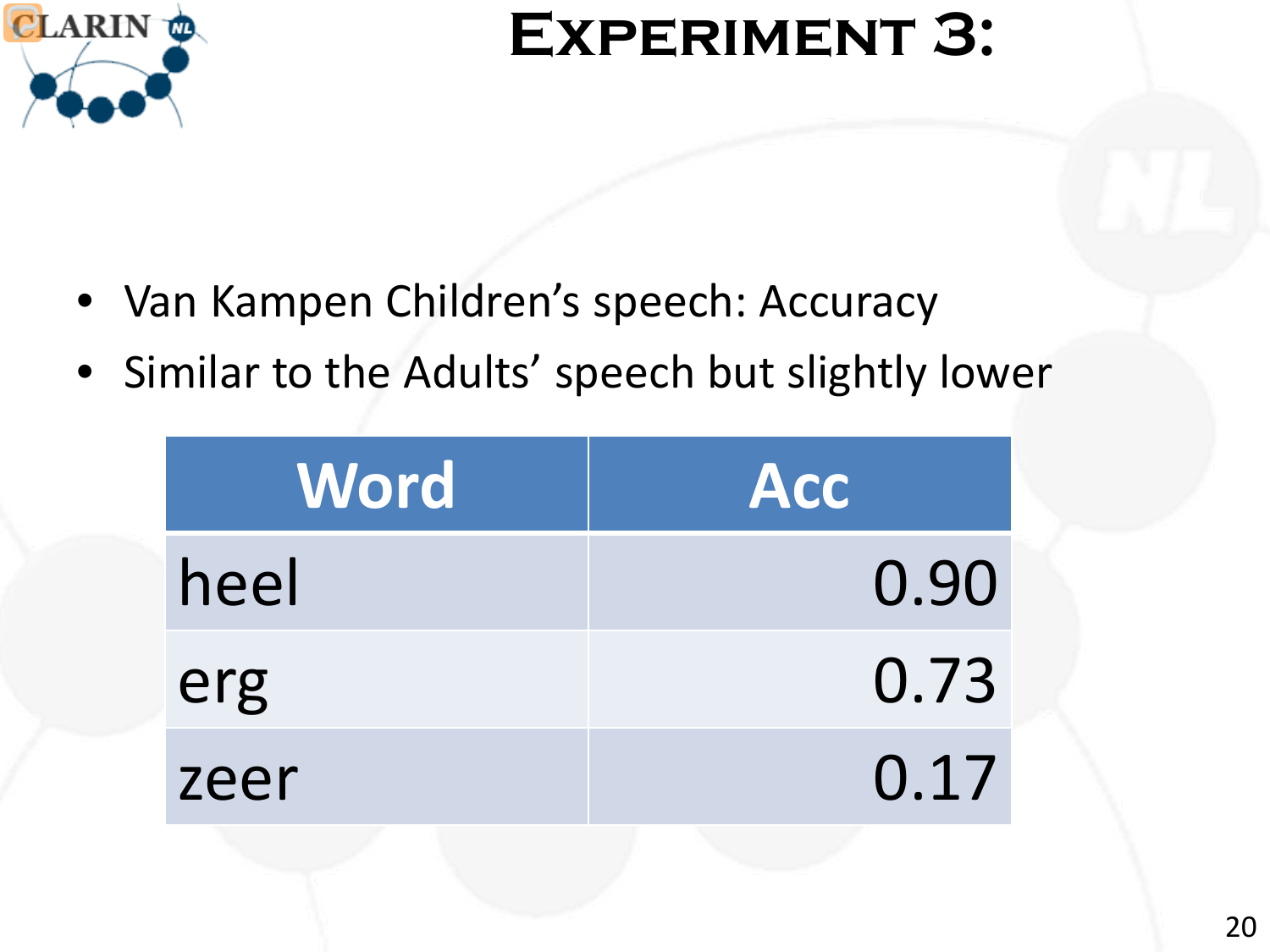

#### **Conclusions**

#### Linguistics:

- No examples for mod P: how to explain *heel* v. *erg, zeer*?
- Overwhelmingness of mod A for *heel* might be a relevant factor
- Current Dutch CHILDES corpora probably too small to draw reliable conclusions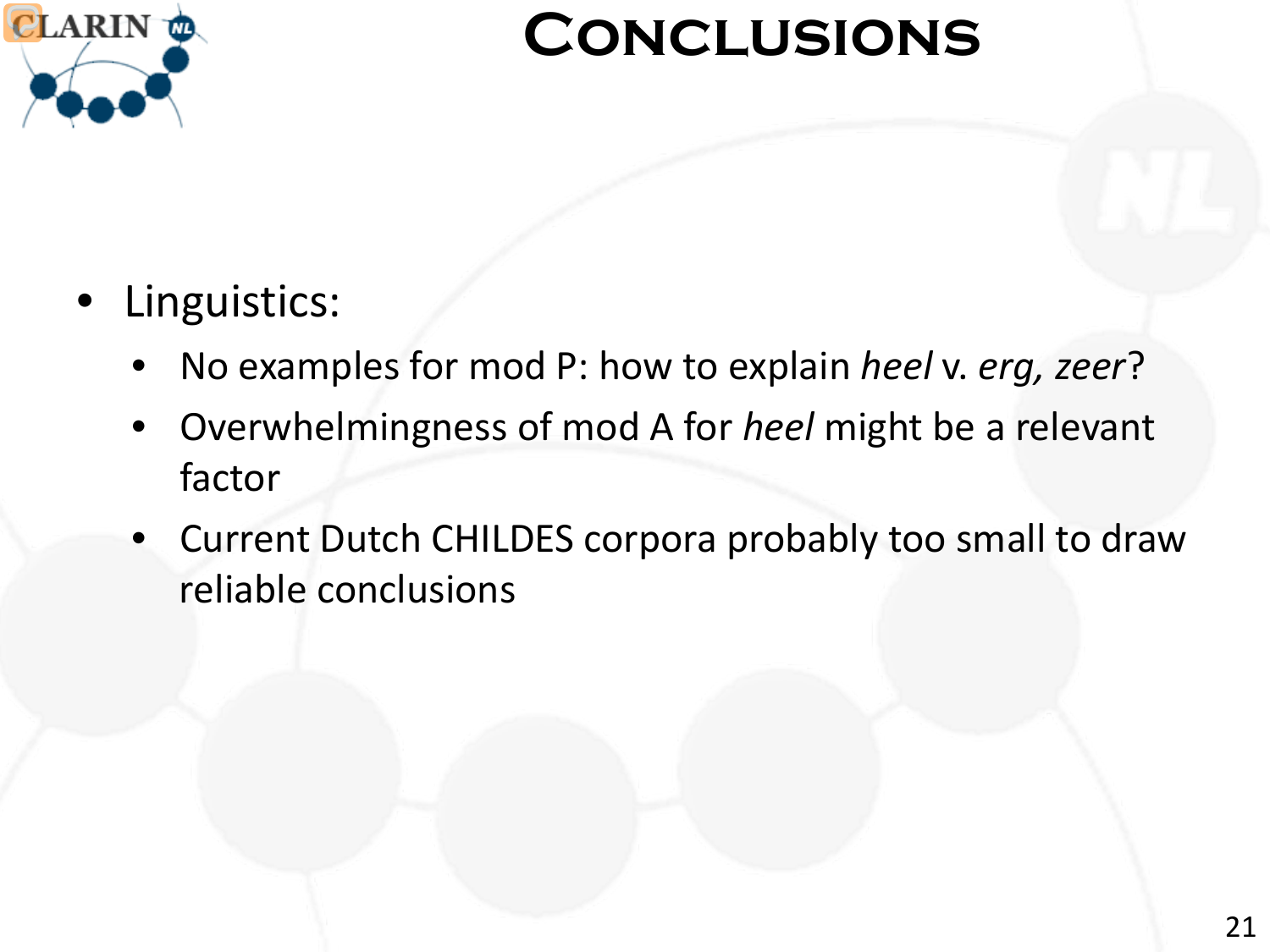

#### **Conclusions**

#### • PaQu:

- PaQu is very useful for doing better and more efficient manual verification of hypotheses
- In some cases its parses and their statistics can reliably be used directly (though care is required!)
- Several small details were improved, small additions to functionality made through these experiments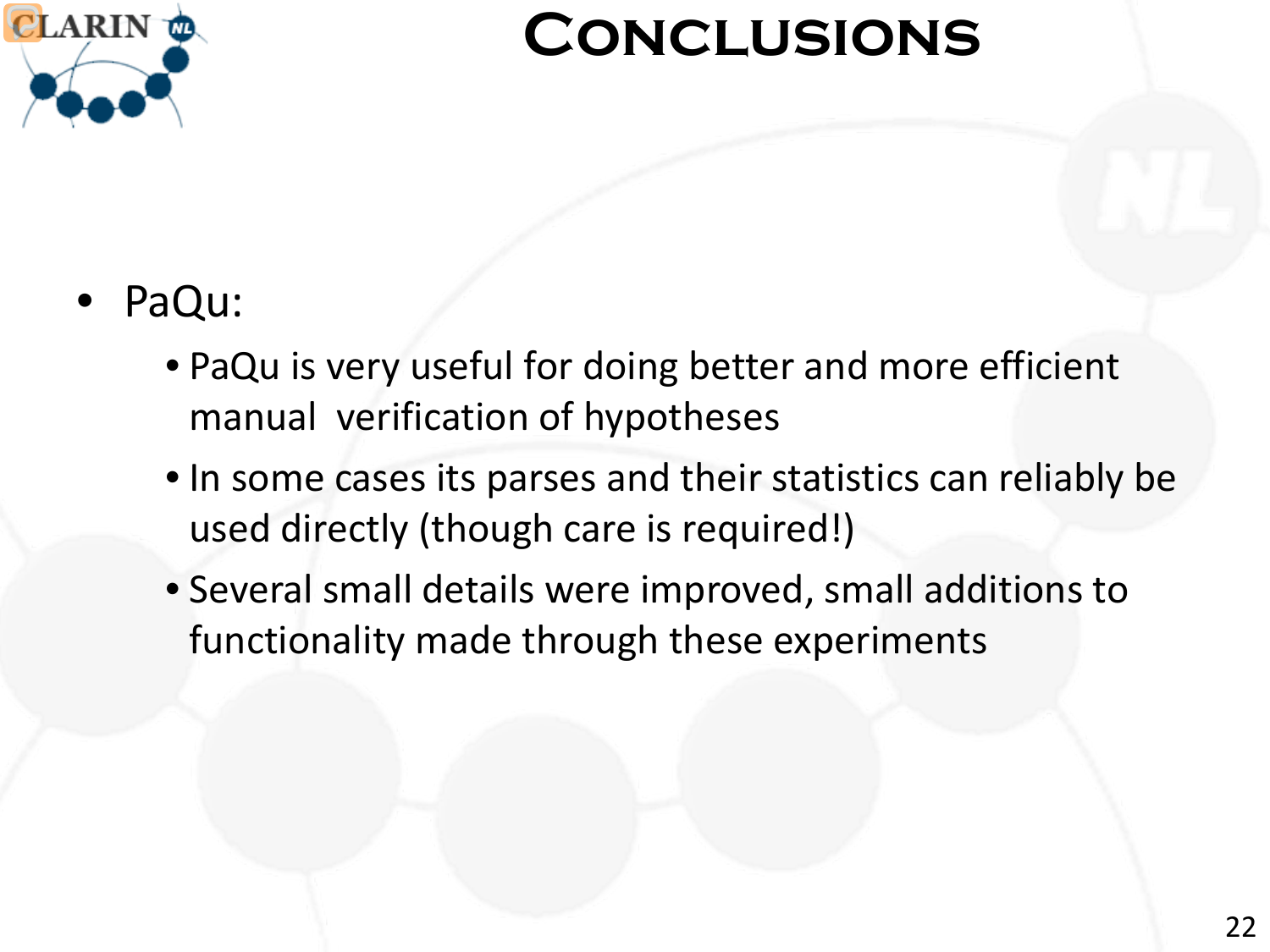

# **Future Work**

- More experiments for the children's speech (cf. [Odijk] 2014:34])
- Similar experiments for other examples
	- *te* 'too' v. *overmatig 'excessively'; worden* 'become'v. *raken 'get'*  and others
- Extend PaQu to include all relevant `metadata'
- Extend PaQu to natively support common formats such as CHAT, Folia, TEI, …
- Make similar system for GrETEL, OpenSONAR
- Manually verify (parts of) parses for CHILDES corpora (most is being done in CLARIAH-NL or UU AnnCor)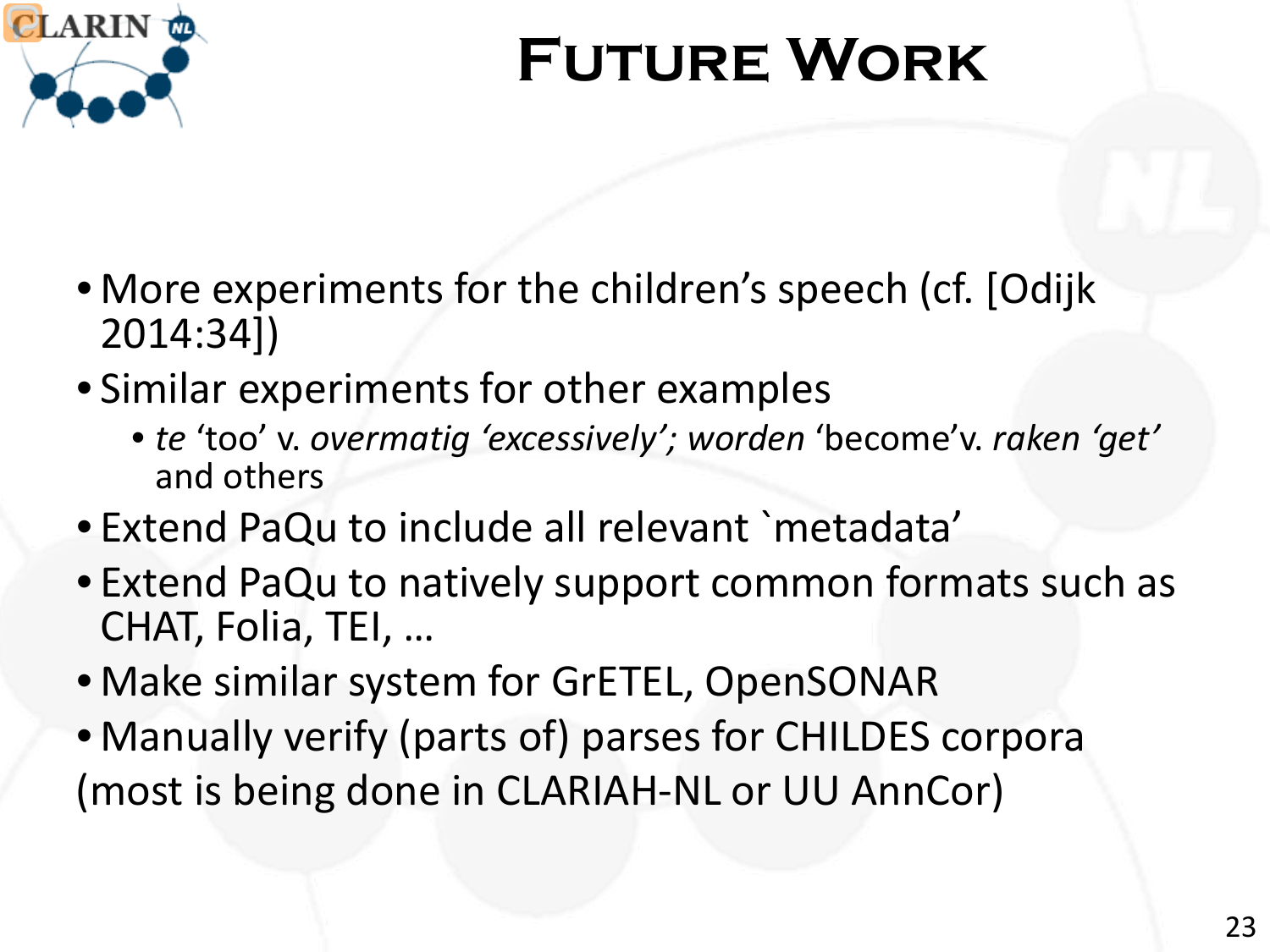

# Thanks for Attention!

Visit the Demo at 16:30!

Visit the Bazaar at 14:30 for a completely different use of PaQu!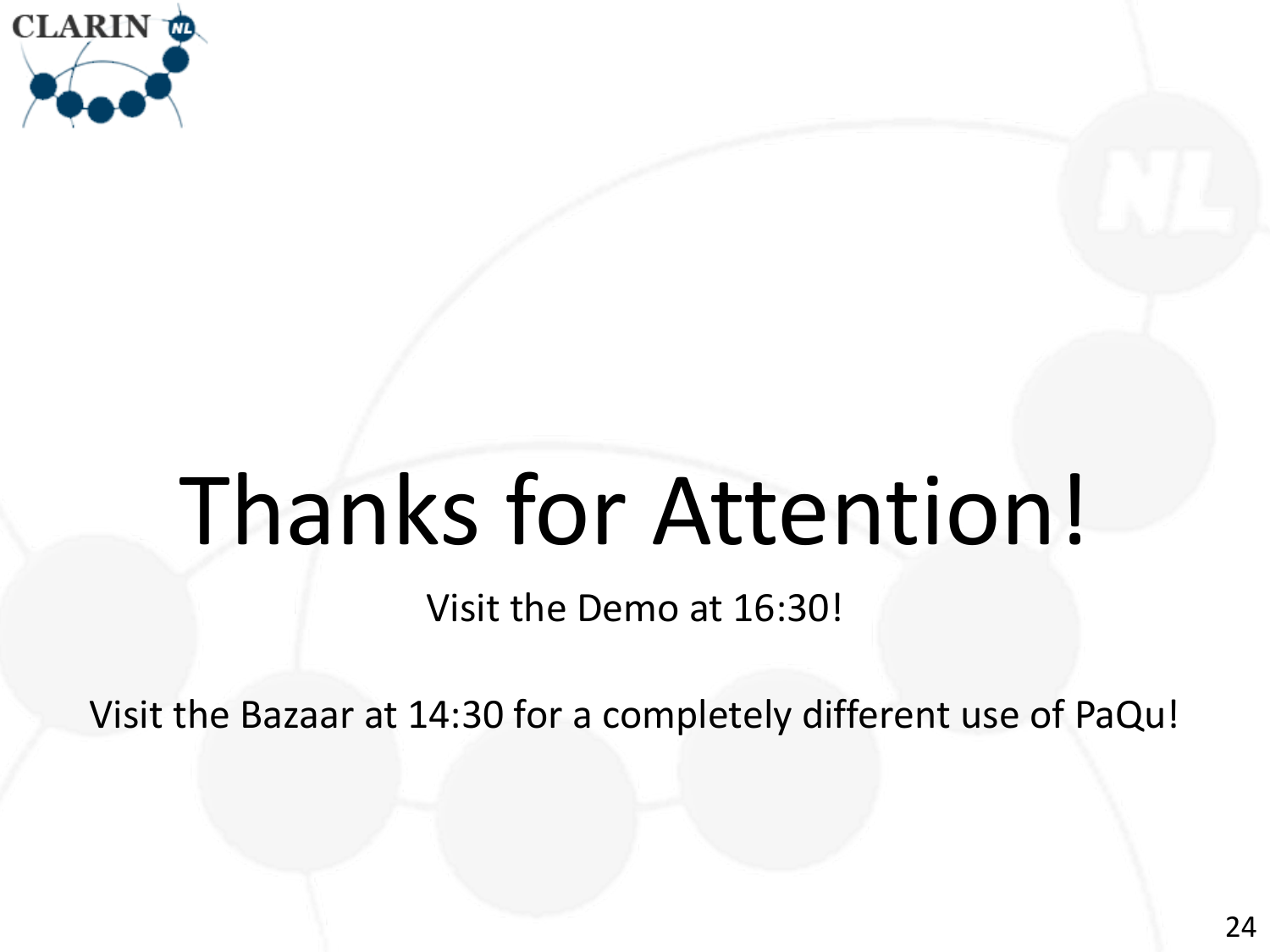<span id="page-24-0"></span>

# **Correlation with other Differences?**

| Phenomenon                  | <b>Opposes</b>    | <b>Versus</b> |
|-----------------------------|-------------------|---------------|
| Mod V,P                     | heel              | erg, zeer     |
| <b>Meaning</b>              | erg               | heel, zeer    |
| Inflection                  | heel, erg         | zeer          |
| Comparative,<br>Superlative | erg               | heel, zeer    |
| <b>Modifiee</b>             | erg               | heel, zeer    |
| Pragmatics                  | zeer              | heel, erg     |
|                             | $\rightarrow$ NO! |               |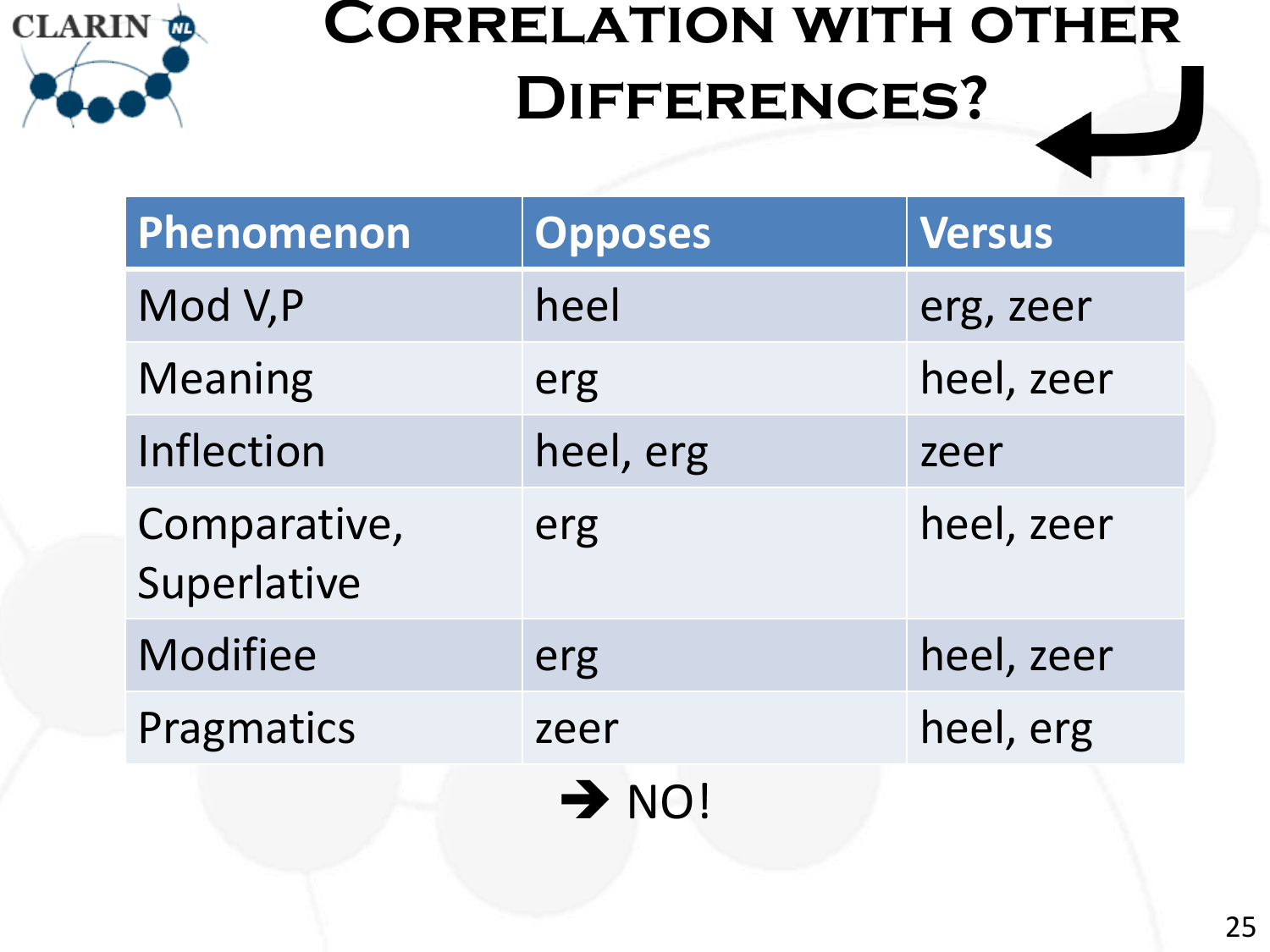<span id="page-25-0"></span>

# AMBIGUITY: HEEL

| word | Morpho-<br>syntax | <b>Syntax</b> | <b>Meaning</b>                                   |
|------|-------------------|---------------|--------------------------------------------------|
|      | $\mathsf{A}$      | Mod N         | $(1)$ whole'<br>(2) 'in one piece'<br>(3) large' |
| heel |                   | Predc         | 'in one piece'                                   |
|      |                   | Mod A         | `very'                                           |
|      | Vf                |               | $(1)$ `heal'<br>(2) receive'                     |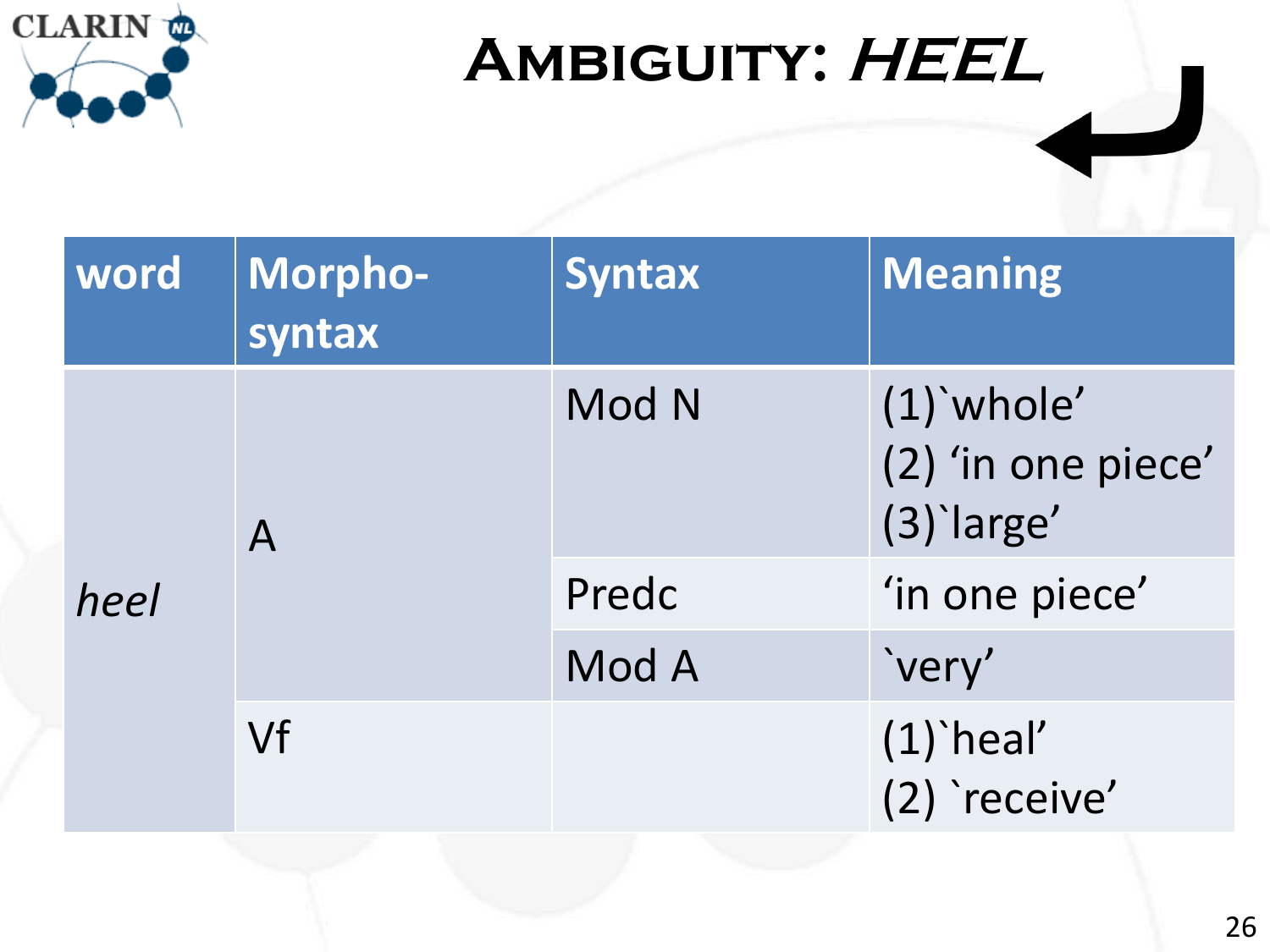<span id="page-26-0"></span>

# AMBIGUITY: ERG

| word | Morpho-<br>syntax | <b>Syntax</b>   | Meaning        |
|------|-------------------|-----------------|----------------|
| erg  | N utrum           |                 | `erg'          |
|      | N neutrum         |                 | `evil'         |
|      |                   | Mod N,<br>predc | 'bad', 'awful' |
|      |                   | Mod A V P       | very           |